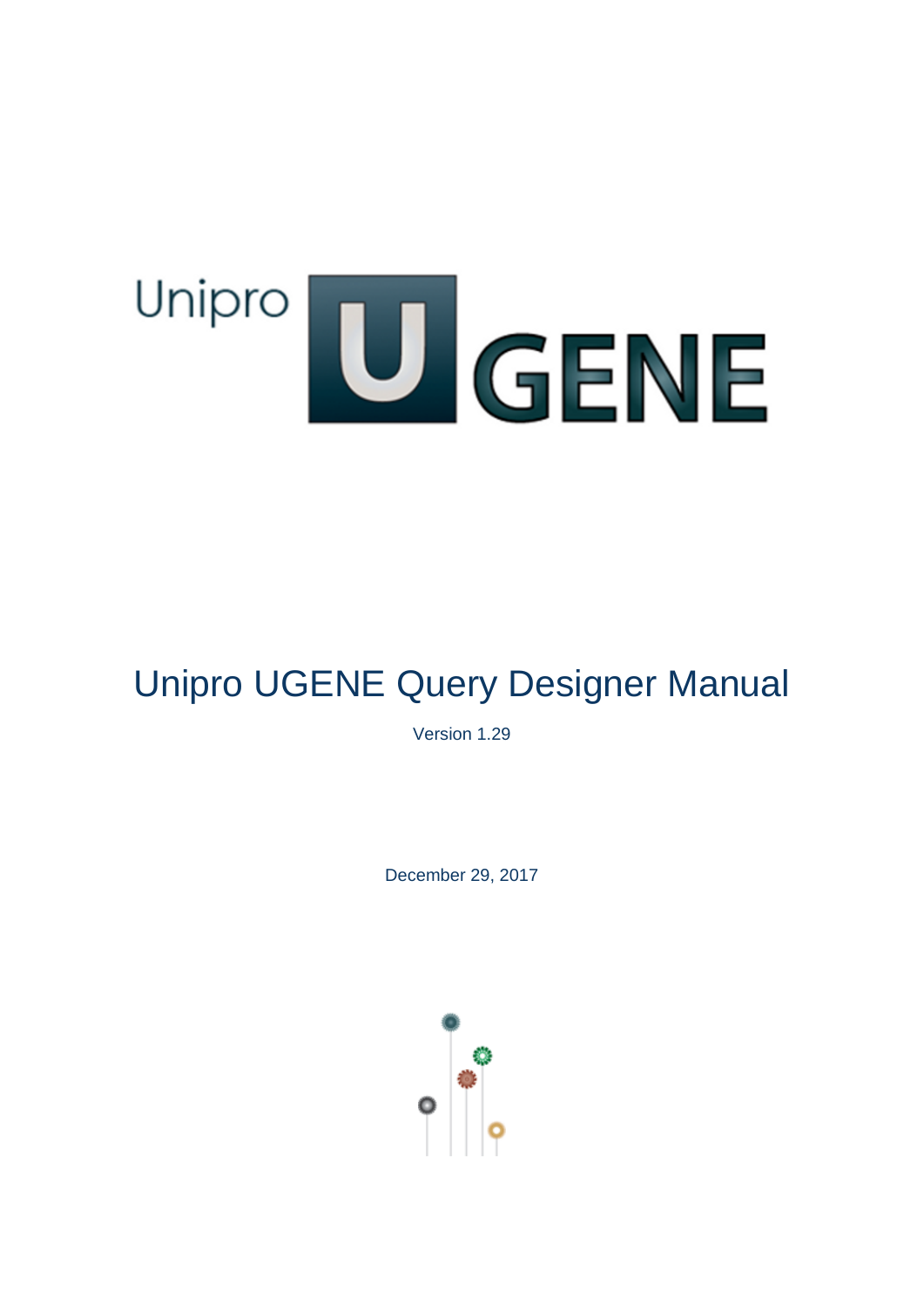# **Query Designer Documentation**

- $\bullet$ [About the Query Designer](#page-1-0)
- $\bullet$ [Introduction](#page-2-0)
	- [Launching the Query Designer](#page-3-0)
	- [Terminology](#page-4-0)
		- [Query Designer Window Components](#page-4-1)
		- [Schema Elements](#page-4-2)
	- [How to Create and Run Schema](#page-5-0)
- [Manipulating Element](#page-8-0)
	- [Adding Algorithm Element](#page-9-0)
	- [Adding Constraint Element](#page-9-1)
	- [Renaming Algorithm Element](#page-10-0)
	- [Resizing and Moving Algorithm Element](#page-10-1)
	- [Managing of Elements Parameters](#page-10-2)
	- [Changing Algorithm Element Appearance](#page-11-0)
- [Deleting Element](#page-12-0)
- [Manipulating Schema](#page-12-1)
	- [Creating New Schema](#page-13-0)
	- [Loading Schema](#page-13-1)
	- [Saving Schema](#page-13-2)
	- [Changing Schema Appearance](#page-13-3)
	- [Setting Order of Algorithms Execution](#page-14-0)
	- [Managing Strands](#page-14-1)
		- **[Element Direction in Schema](#page-15-0)**
		- [Querying Sequence Strands](#page-15-1)
	- [Running Schema from the Query Designer](#page-16-0)
- [Running Schema from the Sequence View](#page-16-1)
	- [Query Designer Schema File Format](#page-18-0)
	- [Header](#page-19-0)
		- $\bullet$  [Body](#page-19-1)
			- [Element Description](#page-20-0)
				- [Algorithm Element Description](#page-20-1)
				- [Constraint Element Description](#page-21-0)
			- [Metainformation](#page-22-0)
- <span id="page-1-0"></span>[Query Elements](#page-22-1) • [Algorithm Elements](#page-23-0)
	- [CDD Algorithm Element](#page-23-1)
	- [Base Content Algorithm Element](#page-24-0)
	- $\bullet$ [Gc Content Algorithm Element](#page-24-1)
	- [HMM3 Algorithm Element](#page-25-0)
	- [ORF Algorithm Element](#page-26-0)
	- $\bullet$ [Primer Algorithm Element](#page-27-0)
	- [Repeats Algorithm Element](#page-28-0)
	- [Restriction Sites Algorithm Element](#page-29-0)
	- [Pattern Algorithm Element](#page-30-0)
	- [SITECON Algorithm Element](#page-30-1)
	- $\bullet$ [Smith-Waterman Algorithm Element](#page-31-0)
	- [Tandem Repeats Algorithm Element](#page-32-0)
	- [Weight Matrix Algorithm Element](#page-33-0)
	- [HMM2 Algorithm Element](#page-34-0)
	- [Constraint Elements](#page-34-1)
		- [End-Start Constraint Element](#page-35-0)
		- [Start-End Constraint Element](#page-35-1)
		- [End-End Constraint Element](#page-36-0)
		- [Start-Start Constraint Element](#page-37-0)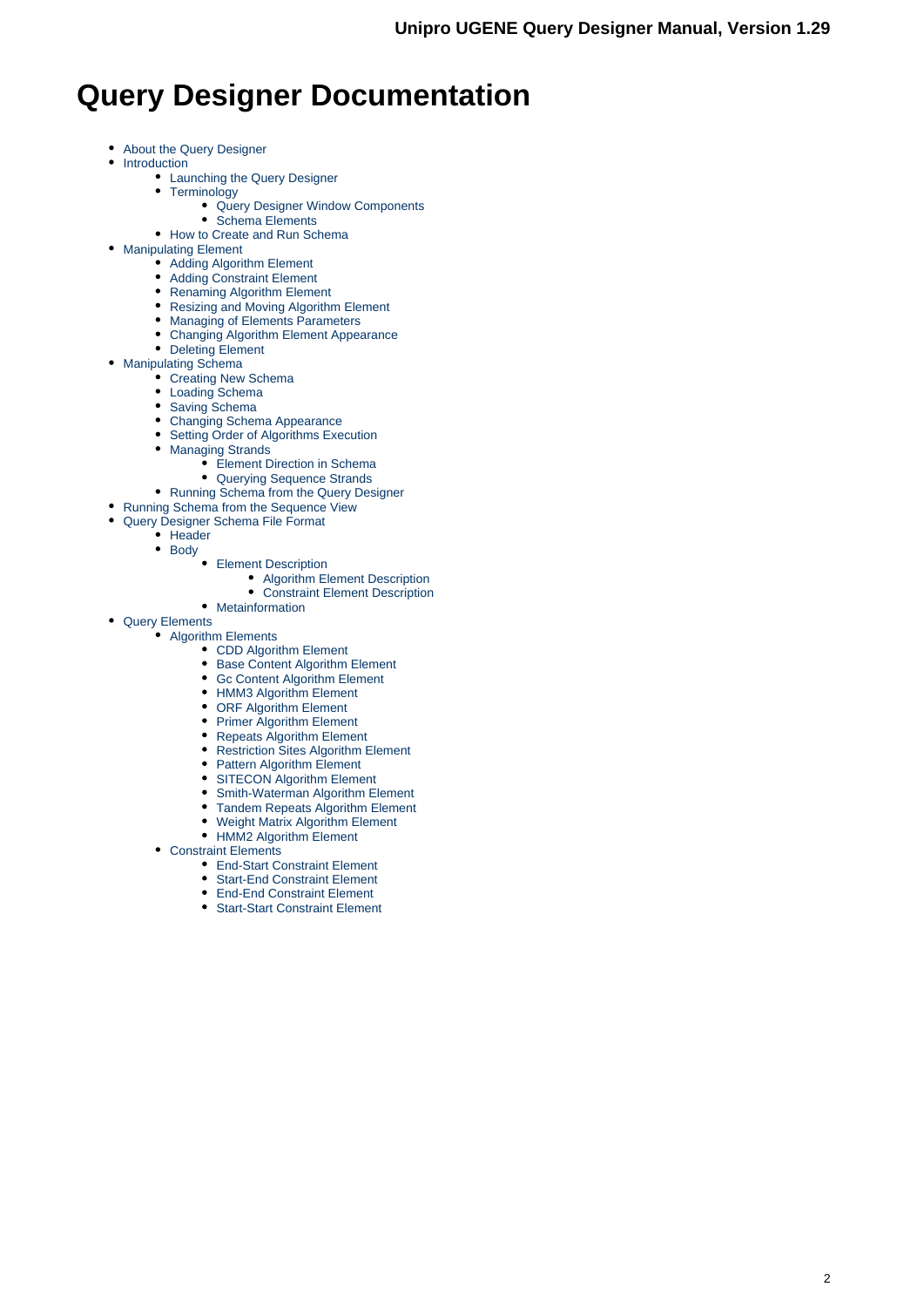# **About the Query Designer**

The Query Designer is a part of UGENE genome analysis suite that allows a molecular biologist to analyze a nucleotide sequence using different algorithms (Repeats finder, ORF finder, Weight matrix matching, etc.) at the same time imposing constraints on the positional relationship of the results obtained from the algorithms.



A user-friendly interface is used to create a schema of the algorithms and constraints.

Alternatively, you can create / edit a schema using a text editor.

<span id="page-2-0"></span>When the schema has been created and all its parameters have been set you can run it for a nucleotide sequence. The results are saved as a set of annotations to the specified file in the GenBank format.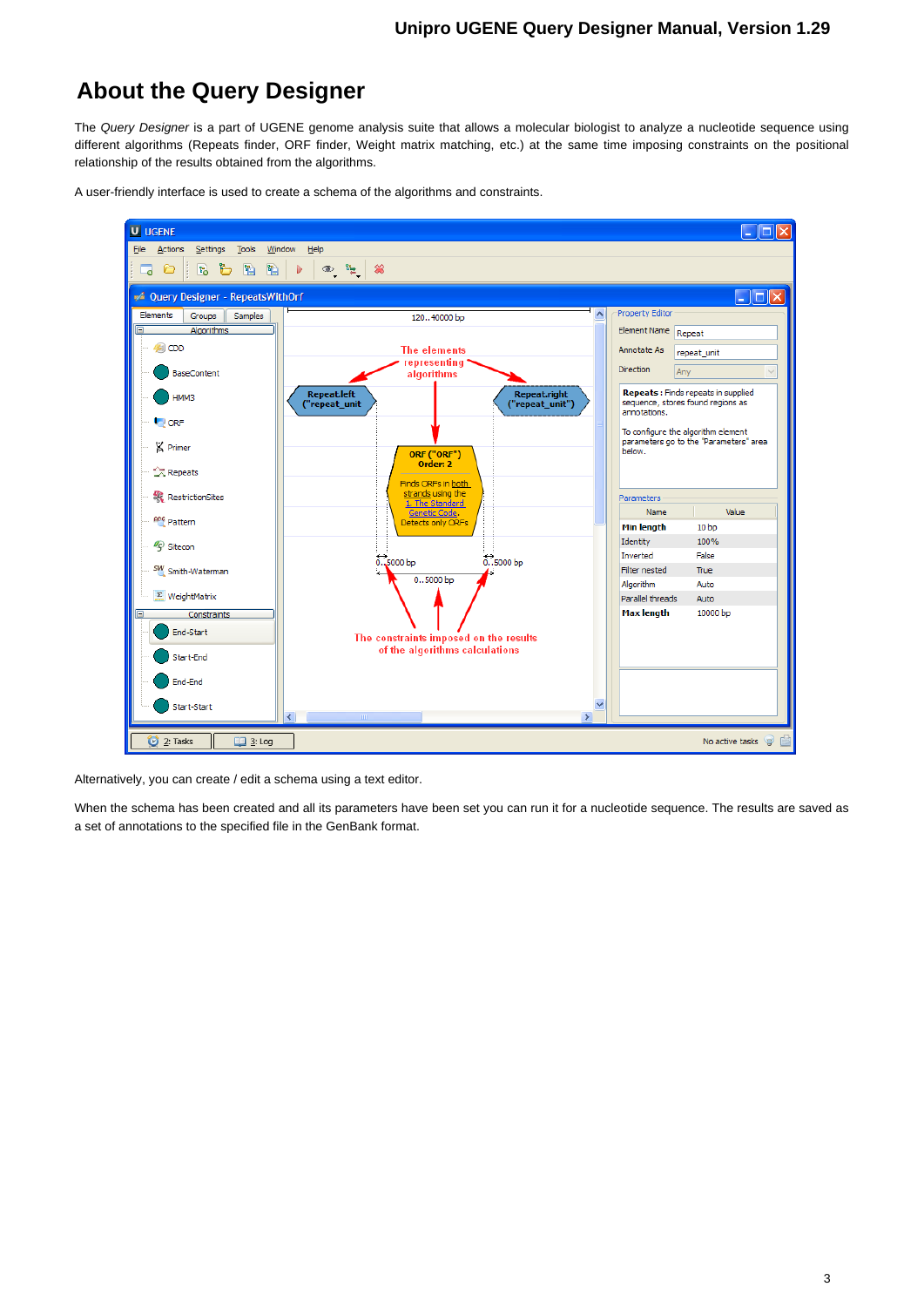# **Introduction**

This chapter describes the Query Designer key elements and provides an example on how to create and run a simple schema.

- [Launching the Query Designer](#page-3-0)
- [Terminology](#page-4-0)
	- [Query Designer Window Components](#page-4-1)
- [Schema Elements](#page-4-2)
- [How to Create and Run Schema](#page-5-0)

# <span id="page-3-0"></span>**Launching the Query Designer**

To launch the Query Designer select the Tools Query Designer item in the main menu:



The tool provides multi-window user interface, so you can open and use at the same time as many Query Designer windows as you need.

| <b>U</b> UGENE                                                                                     | $\Box$ $\Box$ $\times$                              |
|----------------------------------------------------------------------------------------------------|-----------------------------------------------------|
| Eile<br><b>Tools</b><br>Window<br>Actions<br>Settings<br>Help                                      |                                                     |
| ħ<br>● 皇 第<br>ŧ<br>睯<br>$\mathfrak{g}_0$<br>胎<br>Ò<br>Þ<br>□                                       |                                                     |
| 2 Query Designer - NewSchema                                                                       | $\Box$ o $\times$                                   |
| Property Editor<br>Ä<br>Elements<br>Groups<br>Samples                                              |                                                     |
| $\Box$<br>U Query Designer - RepeatsWithOrf                                                        | $\Box$ ek                                           |
| <b>DE</b><br>ㅅ<br>Elements<br>Groups<br>Samples                                                    | <b>Property Editor</b>                              |
| 叵<br>Algorithms<br>$\overline{\phantom{a}}$<br>Bal                                                 | Element Name <sub>ORF</sub>                         |
| <b>Repeat.left</b><br>Rep<br>$\left  \mathbf{CDD}\right $<br>("rep<br>("repeat_unit<br>HN          | Annotate As<br>ORF                                  |
| <b>BaseContent</b><br><b>UD</b> ORF                                                                | <b>Direction</b><br>Any<br>v                        |
| HMM3<br>ORF ("ORF")<br>४ Prim                                                                      | ۸<br>ORF: Finds Open<br>Reading Frames (ORFs)       |
| Order: 2<br>$\blacksquare$ ORF<br>$\infty$ Rep                                                     | in supplied nucleotide<br>sequence, stores found    |
| Finds ORFs in both<br>strands using the<br><b>义 Primer</b>                                         | <b>Parameters</b>                                   |
| 1. The Standard<br><b>R</b> Res<br>Genetic Code                                                    | Value<br>Name<br>Genetic code<br>$1$ de             |
| $\mathbb{Z}$ Repeats<br>Detects only ORFs<br>acc Patt                                              | 100 bp<br>Min length                                |
| <b>RestrictionSites</b><br><sup><i>Q</i></sup> Site                                                | Require init codon<br>True                          |
| $05000$ bp<br><b>ACG</b> Pattern                                                                   | Allow ale codons False<br><b>Max length</b><br>10bp |
| $\overline{0}$ 5000 bp<br>SW <sub>Smi</sub>                                                        | Require stop codon False                            |
| Sitecon<br>$\Sigma$ Wei                                                                            |                                                     |
| 0.5000bp<br>SW Smith-Waterman                                                                      |                                                     |
| $\Sigma$ WeightMatrix                                                                              |                                                     |
| Constraints<br>$\checkmark$<br>⊟<br>M<br>$\rightarrow$<br>$\vert$ <<br>$\mathop{\rm Hil}\nolimits$ |                                                     |
|                                                                                                    |                                                     |
| 2: Tasks<br><b>1</b> 3: Log                                                                        | No active tasks → 圖                                 |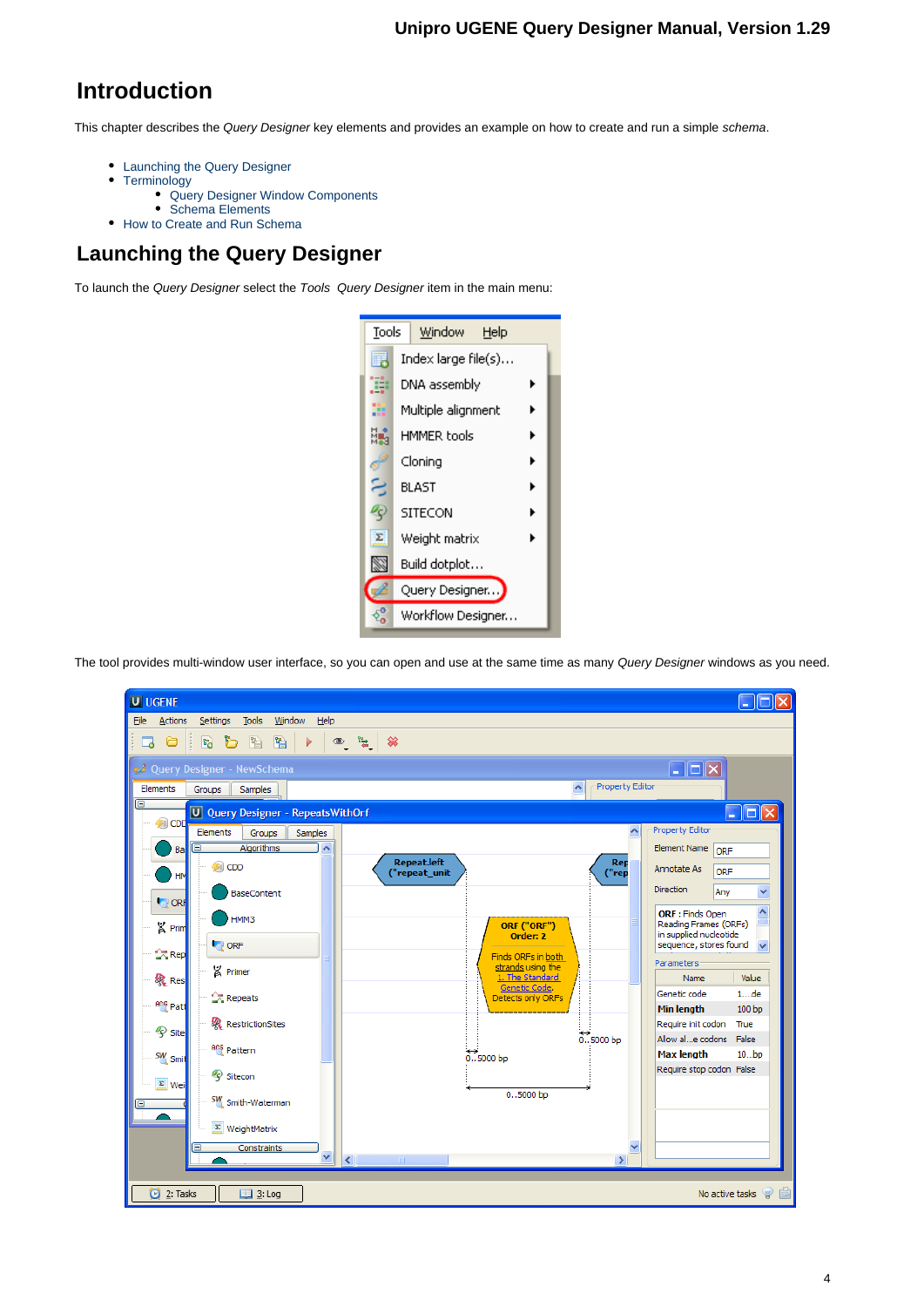# <span id="page-4-0"></span>**Terminology**

- [Query Designer Window Components](#page-4-1)
- [Schema Elements](#page-4-2)

## <span id="page-4-1"></span>**Query Designer Window Components**

Each Query Designer window consists of:

## **Palette**

The palette of the elements.

## **Scene**

The main drawing scene is the place where elements are constructed into a schema.

## **Property Editor**

Provides information about a currently selected element and allows configuring it.

On the image below you can see these components in a maximized Query Designer window:

| <b>U</b> UGENE                                        | $\Box$ o $\textrm{\textsf{K}}$                                                                                     |
|-------------------------------------------------------|--------------------------------------------------------------------------------------------------------------------|
| File<br>Actions<br>Settings<br><b>Tools</b><br>Window | Help                                                                                                               |
| B H<br>陷<br>Ò<br>閊<br>ط                               | $\circledast$ $\circledast$<br>Þ<br>- ‰                                                                            |
| U Query Designer - RepeatsWithOrf                     | $\left\lfloor -\left\lfloor \left\lfloor -\right\rfloor \right\rfloor \right\rfloor \times$                        |
| Elements<br><b>Groups</b><br>Samples                  | <b>Property Editor</b>                                                                                             |
| $\overline{\blacksquare}$<br>Algorithms               | Element Name<br>ORF<br><b>Repeat.left</b>                                                                          |
| <sup>4</sup> CDD                                      | Annotate As<br>ORE<br>("repeat_unit")                                                                              |
| <b>BaseContent</b>                                    | Order: 1<br>Direction<br>Ÿ<br>Any<br>Finds direct repeats.                                                         |
| HMM3                                                  | ۸<br>ORF : Finds Open Reading<br>Detects 100%<br>ORF ("ORF")<br>Frames (ORFs) in supplied<br>identical repeats not |
| <b>L</b> <sub>O</sub> ORF                             | nucleotide sequence, stores<br>shorter than 10 bps.<br>Order: 2<br>found regions as annotations.                   |
|                                                       | Finds ORFs in both<br>Protein sequences are skipped if<br>strands using the                                        |
| <b>区 Primer</b>                                       | any.<br>1. The Standard<br>Genetic Code                                                                            |
| <b>大 Repeats</b>                                      | Parameters<br>Detects only ORFs<br>Value<br>Name                                                                   |
| <b>RestrictionSites</b>                               | 1. The cCode<br>Genetic code                                                                                       |
| <b>Palette</b>                                        | $\overline{05}$<br><b>Min<sub>le</sub></b> Property<br><b>Scene</b><br>Require <sup>1</sup>                        |
|                                                       | $05000$ bp<br>Allow a <b>Editor</b> e                                                                              |
| <sup><i>Q</i></sup> Sitecon                           | 10000 bp<br>Max length                                                                                             |
| SW Smith-Waterman                                     | Require stop codon False                                                                                           |
| $\Sigma$ WeightMatrix                                 |                                                                                                                    |
| Θ<br><b>Constraints</b>                               |                                                                                                                    |
| End-Start                                             |                                                                                                                    |
| Start-End                                             | Genetic code : Which genetic<br>code should be used for translating                                                |
| End-End                                               | the input nucleotide sequence.                                                                                     |
|                                                       |                                                                                                                    |
| Start-Start                                           | $\overline{\mathbf{C}}$<br>$\sim$ 1111                                                                             |
| $2:$ Tasks<br><b>1</b> 3: Log                         | No active tasks $\mathbb{P}$                                                                                       |
|                                                       |                                                                                                                    |

<span id="page-4-2"></span>All these components are resizable and can be adjusted to individual needs.

## **Schema Elements**

The Scene is initially empty and you start with creating a schema on it:

#### **schema**

A schema is a visual representation of the query that would be used to analyze a nucleotide sequence. It consists of elements.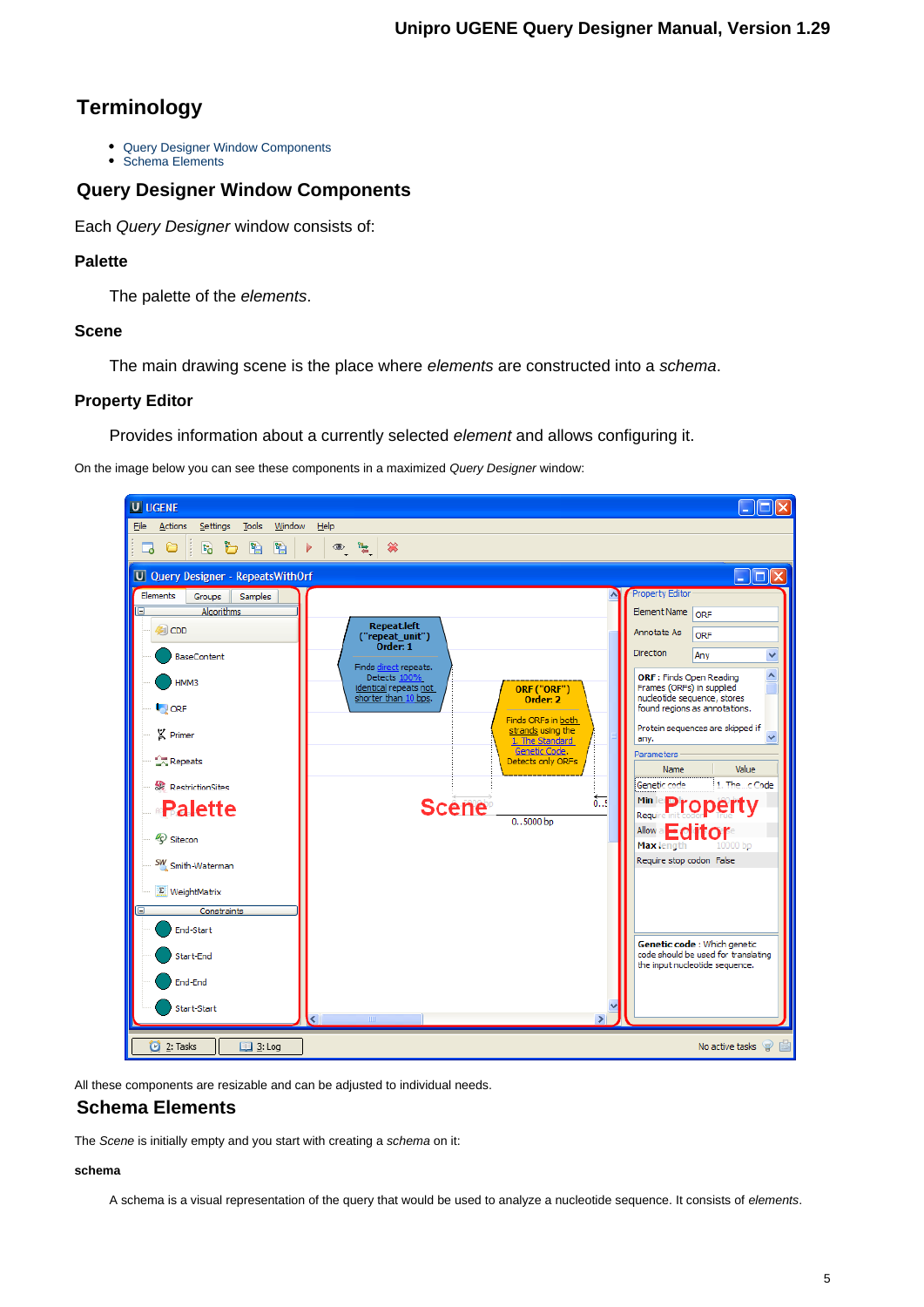#### **element**

An element of a schema. There are two types of elements: algorithm elements and constraint elements.

#### **algorithm element**

An element of a schema that represents an algorithm used to analyze a nucleotide sequence.

#### **constraint element**

An element of a schema used to impose constraints on the results obtained from algorithm elements.

Your first step is to [add necessary algorithm elements](#page-9-0) to the Scene by dragging them to the Palette.

The next step is to [add constraints](#page-9-1) on the algorithms results.



<span id="page-5-0"></span>Read [Manipulating Element](#page-8-0) chapter to learn the details or check the section below on [how to create and run a schema](#page-5-0). **How to Create and Run Schema**

• Select the Tools Query Designer item in the main menu.

**Result:** The Query Designer window appears:

| U UGENE                                                                                     |                     | н                                        |
|---------------------------------------------------------------------------------------------|---------------------|------------------------------------------|
| Settings Tools Window Help<br>File Actions                                                  |                     |                                          |
| r b b b<br>$\circledast$ $\circledast$<br>$\bullet$<br>≫<br>÷<br>$\blacktriangleright$<br>ط |                     |                                          |
| * Query Designer - NewSchema                                                                |                     | $\Box$ o $\times$                        |
| Elements<br>Groups<br>Samples<br>$\overline{\mathbf{v}}$<br>⊟                               | $\hat{\phantom{a}}$ | Property Editor                          |
| <b>Algorithms</b><br><b>图 CDD</b>                                                           |                     | Select an element to<br>inspect.         |
| <b>BaseContent</b>                                                                          |                     |                                          |
| HMM3                                                                                        |                     |                                          |
| $\begin{bmatrix} 1 \\ 0 \end{bmatrix}$ ORF                                                  |                     |                                          |
| & Primer                                                                                    |                     |                                          |
| $\mathbb{Z}$ Repeats                                                                        |                     |                                          |
| <b>R</b> RestrictionSites                                                                   |                     |                                          |
| <b>RCG</b> Pattern                                                                          |                     |                                          |
| <sup>2</sup> Sitecon                                                                        |                     | Parameters                               |
| SW Smith-Waterman                                                                           |                     |                                          |
| $\Sigma$ WeightMatrix                                                                       |                     |                                          |
| <b>Constraints</b><br>$\overline{\mathbf{v}}$<br>$\overline{\left( \right. }%$<br>$\rm HII$ | $\rightarrow$       |                                          |
| $2:$ Tasks<br>DJ 3: Log                                                                     |                     | No active tasks $\mathcal{P} \triangleq$ |

• Drag the Repeats element from the Palette to the Scene.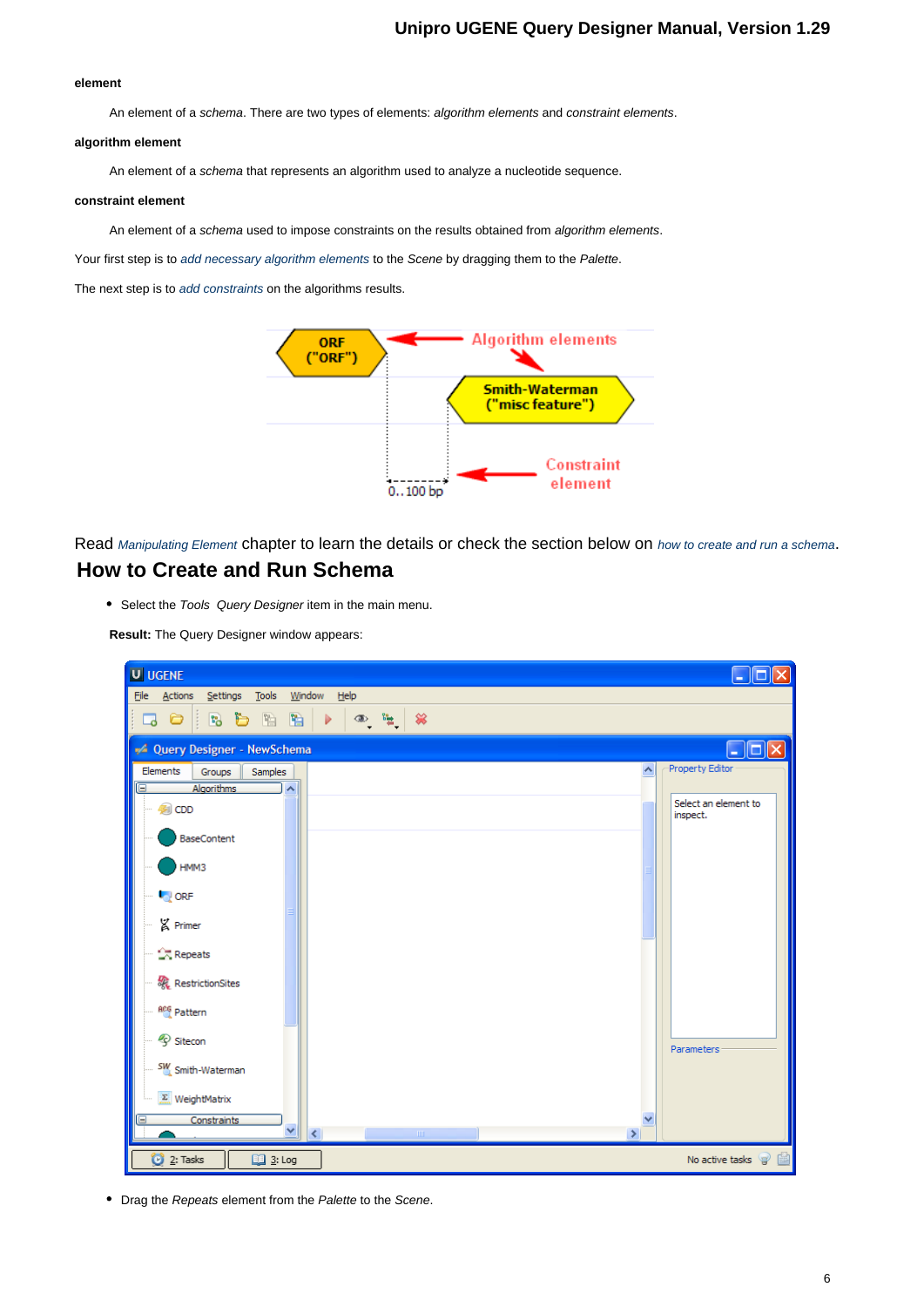

**Result:** The Repeats element subunits are presented on the Scene:

Note, that by default minimum distance between left and right repeats is 0bp, the maximum distance is 5000bp.

• Slide the Repeats element subunits apart.

#### **Result:**



• Drag the ORF element from the Palette and drop it between the repeats.

**Result:** The ORF element is presented on the Scene:



• Find the End-Start constraint on the Palette:



And drag it between the left Repeats element and ORF.

**Result:** The dialog appears: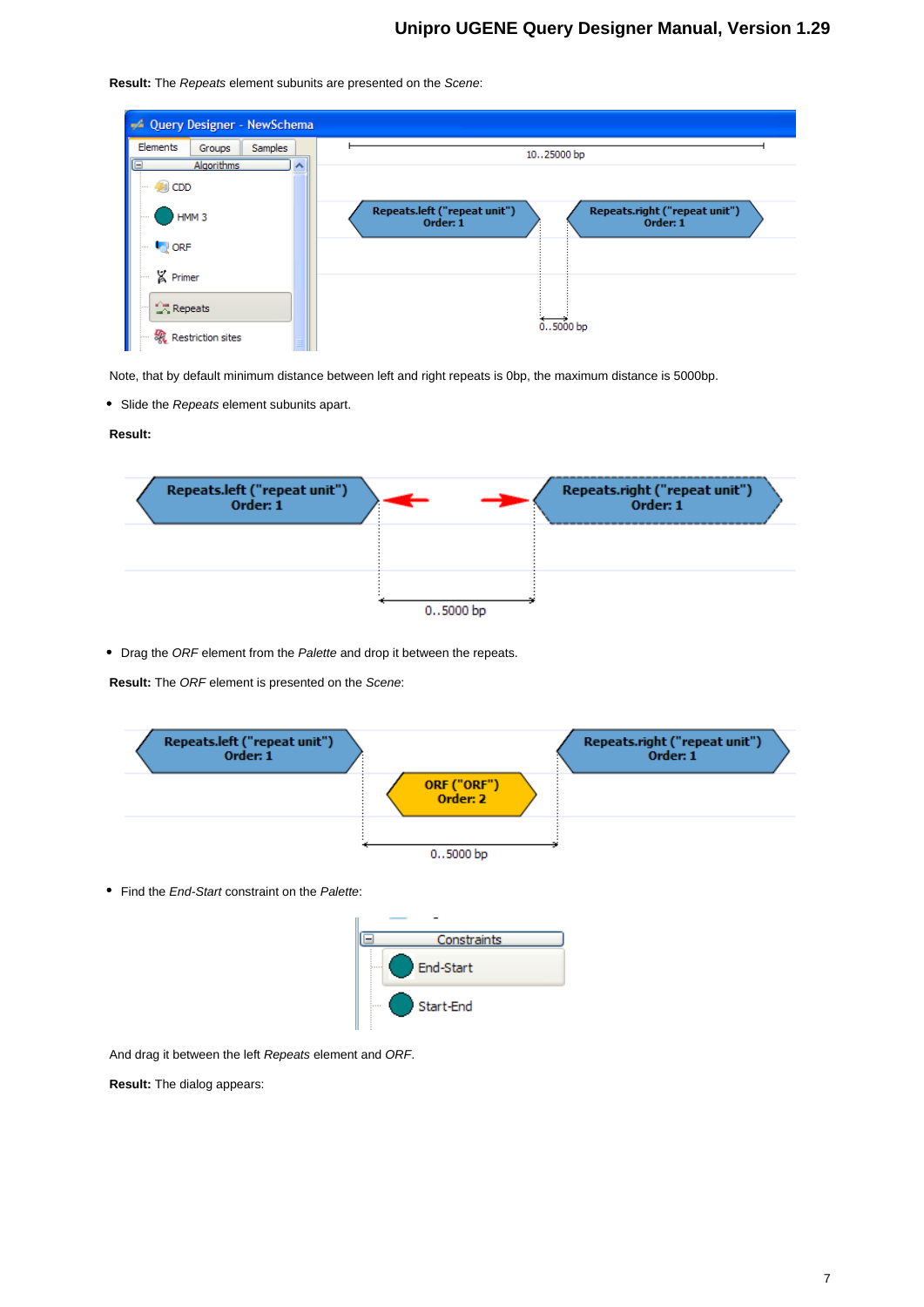|      | U Add 'End-Start' Constraint |          |    | P    |   |
|------|------------------------------|----------|----|------|---|
| From | Repeat.left                  | Min      | -0 |      | ÷ |
| To   | <b>ORF</b>                   | Max $_0$ |    |      | ÷ |
|      | Cancel<br>ок                 |          |    | Help |   |

• Check that From equals to Repeats. left and To equals to ORF. Set Max to 5000. Press the OK button.

**Result:** The constraint has been added to the elements:



• Repeat steps 5-6 for ORF element and the right Repeats subunit.

**Result:** The schema looks as follows:



• Press the Run Schema button on the toolbar:



#### **Result:** The Run schema dialog appears:

| Run Schema<br>z | P<br>×                |
|-----------------|-----------------------|
| Load sequence   | $\cdots$              |
| Save results to | $\cdots$              |
|                 | Add to project        |
|                 | Help<br>Cancel<br>Run |

Browse for the sequence to analyze (the Load sequence field) and for a GenBank file to save results to (the Save results to field). Click the Run button.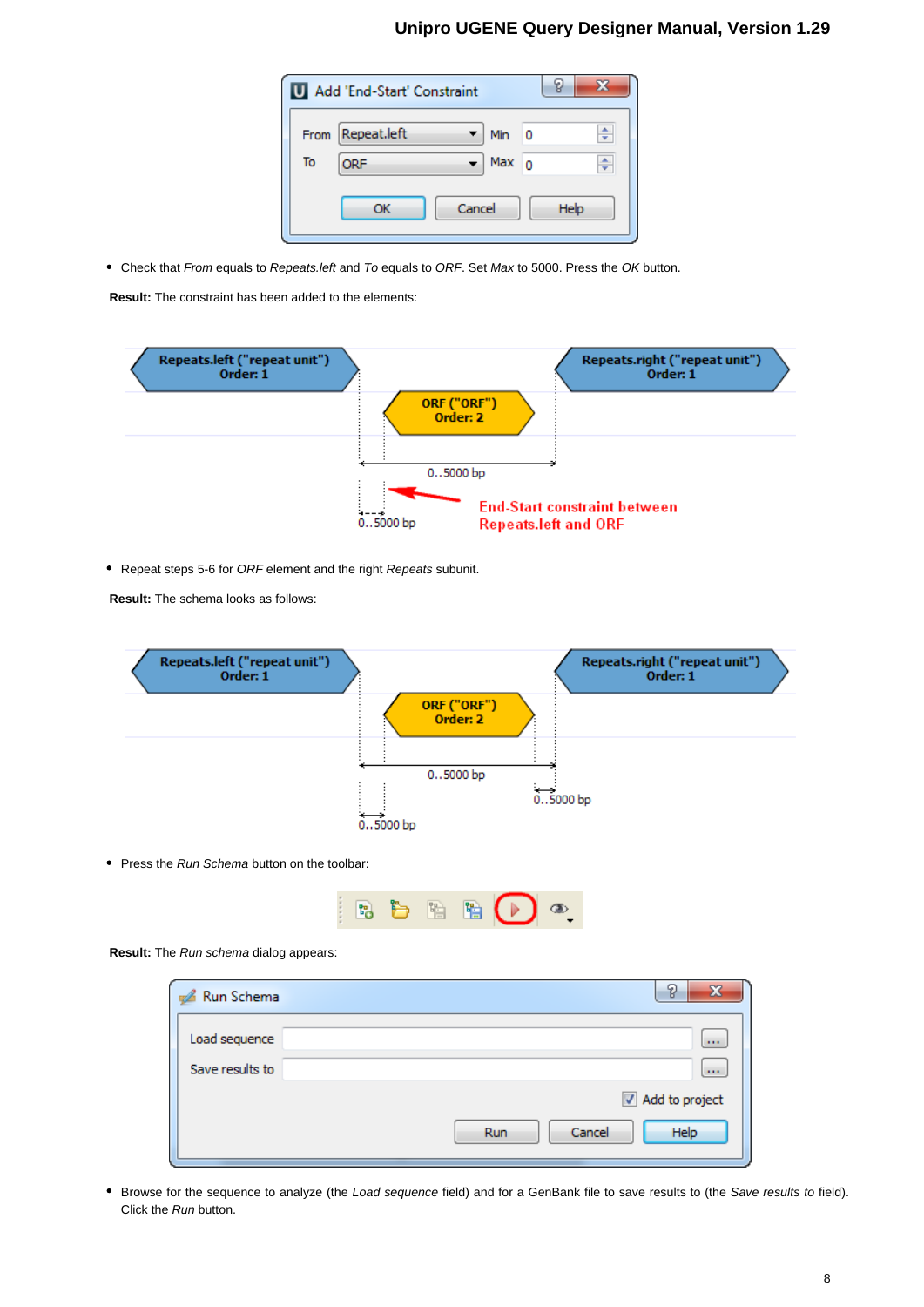**Result:** Both the sequence and the file with annotations are added to the current project. The sequence appears in the Sequence View window, for example:



To learn more about the Sequence View read main UGENE User Manual. Λ

<span id="page-8-0"></span>The schema described in this example is also available as sample schema. Select the Samples tab on the Palette and double-click Λ the ORF-Repeats to open the sample schema.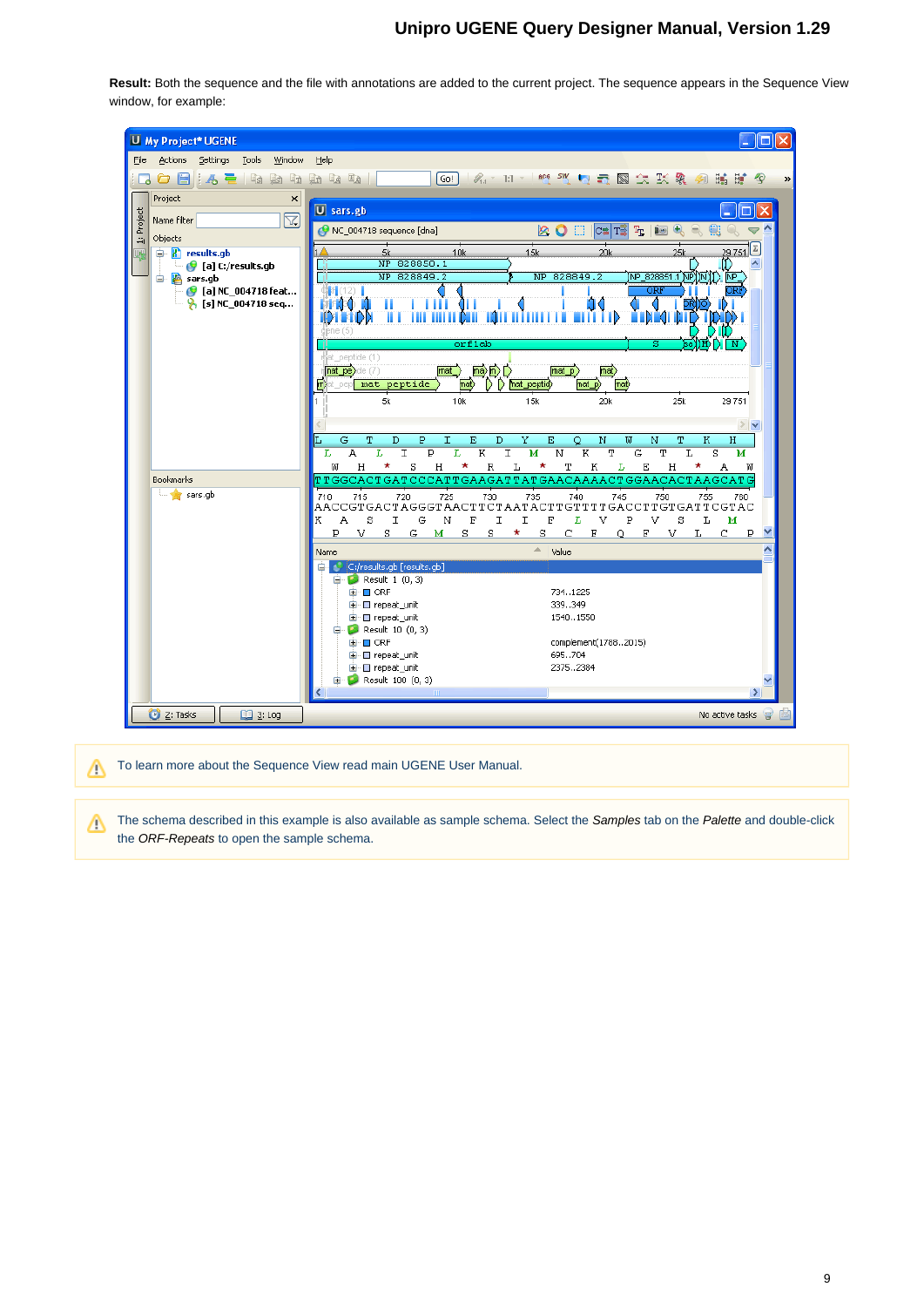# **Manipulating Element**

This chapter describes in more details how you can manipulate elements using the GUI.

- [Adding Algorithm Element](#page-9-0)
- [Adding Constraint Element](#page-9-1)
- [Renaming Algorithm Element](#page-10-0)
- [Resizing and Moving Algorithm Element](#page-10-1)
- [Managing of Elements Parameters](#page-10-2)
- [Changing Algorithm Element Appearance](#page-11-0)
- $\bullet$ [Deleting Element](#page-12-0)

# <span id="page-9-0"></span>**Adding Algorithm Element**

To add an algorithm element drag it from the Palette to the Scene. Or you can just click on the element on the Palette and then click somewhere on the Scene.



If the default elements appearance hasn't been [modified](#page-11-0), on the added element you can see:

- 1. The element name
- 2. The result annotations name, enclosed in parentheses
- 3. The order of the algorithm execution



Some elements consist of two subunits. In this case the subunits are marked as **.left** and **.right**:



# <span id="page-9-1"></span>**Adding Constraint Element**

A constraint can be imposed on any two algorithm elements.

To add a constraint element drag it from the Palette to the Scene. The corresponding dialog appears: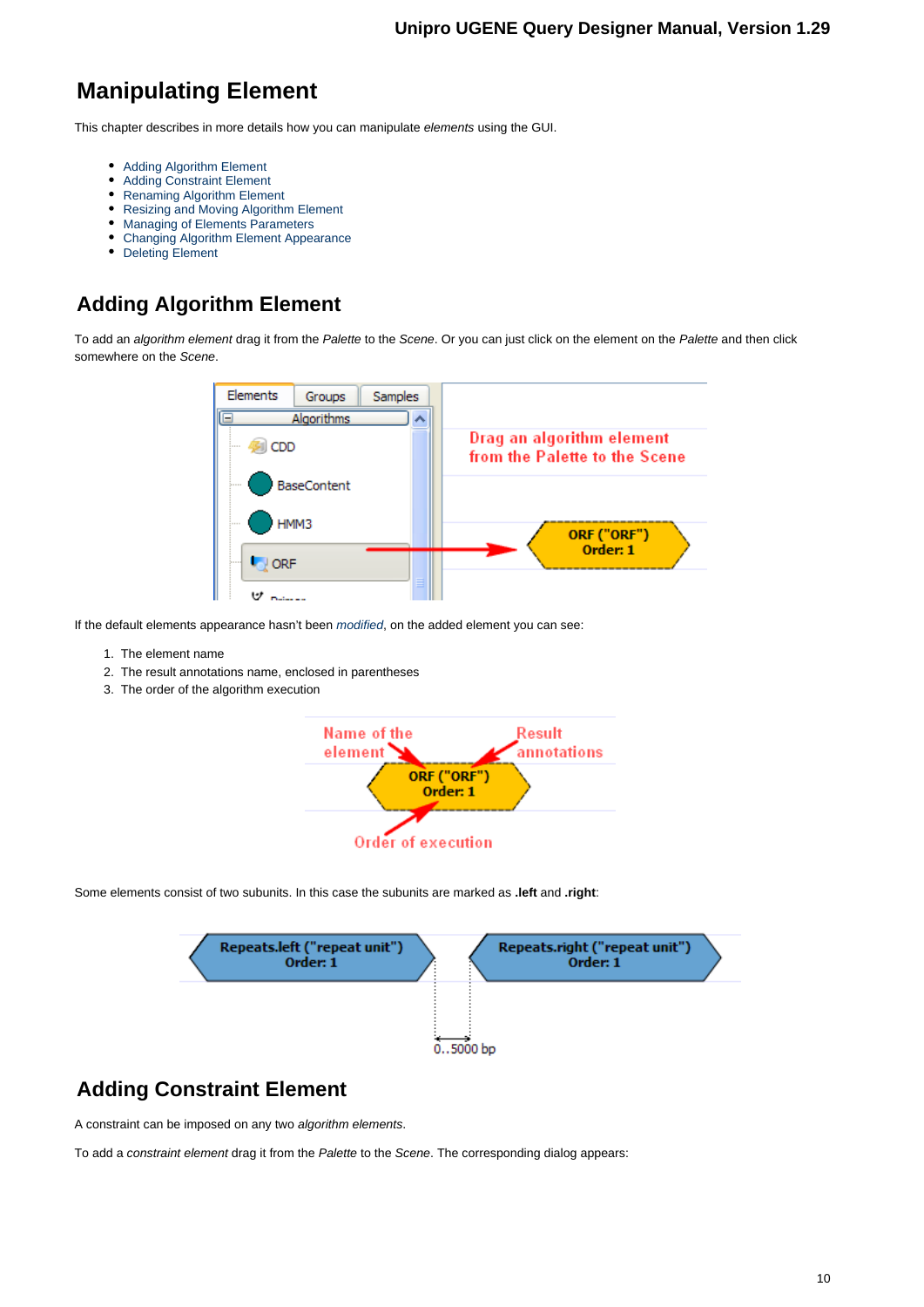|      | U Add 'End-Start' Constraint |            |    | P    |
|------|------------------------------|------------|----|------|
| From | Repeat.left                  | Min        | -0 | ÷    |
| To   | <b>ORF</b>                   | Max $_{0}$ |    | ÷    |
|      | Cancel<br>ок                 |            |    | Help |

Once the algorithm elements are selected and the OK button is pressed in the dialog, the constraint element is added to the Scene. From now the constraint is binded to the algorithm elements and it is not possible to modify this assignment.

## <span id="page-10-0"></span>**Renaming Algorithm Element**

To rename an algorithm element, select it and edit the Element name field in the Property Editor.



<span id="page-10-1"></span>The name can contain only english letters, numbers, '\_' (underscore) and '-' (hyphen) characters.

## **Resizing and Moving Algorithm Element**

An algorithm element can be moved around on the Scene by dragging it and can be resized by dragging its borders.

But if some constraints are imposed on the element, then the element can only be moved / resized within the bounds of the constraints.

On the image below you can see constraints highlighted in green when an element is moved:



## <span id="page-10-2"></span>**Managing of Elements Parameters**

The parameters values can be edited for the both algorithm and constraint elements.

When you select an element on the Scene, it's description and parameters appear in the Property Editor.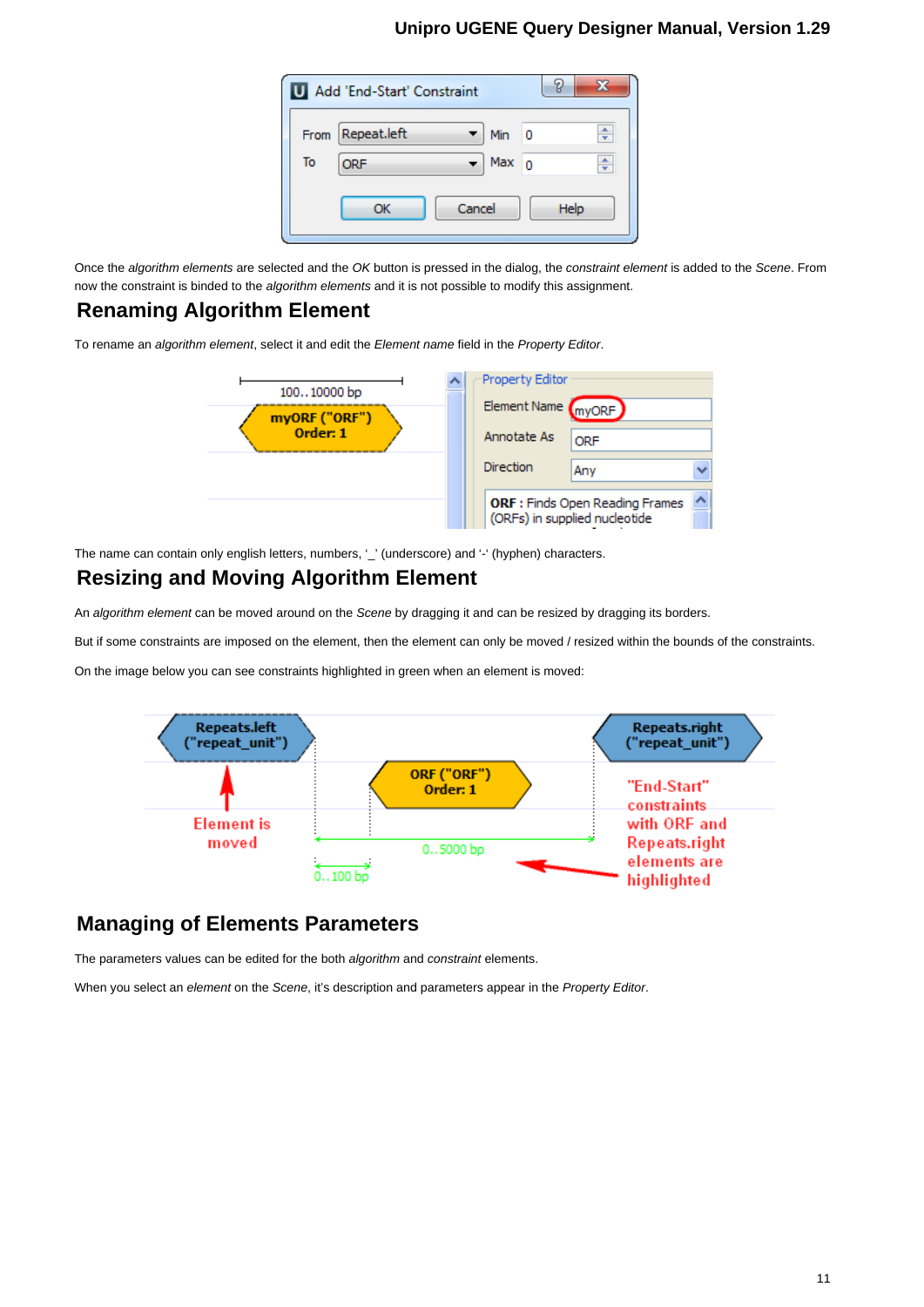| <b>Property Editor</b>                                             |                                                                                                                                                                                                                                                                                                                |
|--------------------------------------------------------------------|----------------------------------------------------------------------------------------------------------------------------------------------------------------------------------------------------------------------------------------------------------------------------------------------------------------|
| <b>Element Name</b>                                                | Smith-Waterman                                                                                                                                                                                                                                                                                                 |
| Annotate As                                                        | misc_feature                                                                                                                                                                                                                                                                                                   |
| Direction                                                          | Any                                                                                                                                                                                                                                                                                                            |
| area below.                                                        | <b>Smith-Waterman:</b> Finds regions of similarity to the specified<br>pattern in each input sequence (audeotide or protein one).<br>Under the hood is thingfithe element terman algorithm for<br>performing local sequence alignment.<br>To configure the algorithm element parameters go to the "Parameters" |
| Parameters                                                         |                                                                                                                                                                                                                                                                                                                |
| Name                                                               | Value                                                                                                                                                                                                                                                                                                          |
| Pattern                                                            |                                                                                                                                                                                                                                                                                                                |
| <b>Scoring matrix</b><br><b>Algorithm</b><br><b>Filter results</b> | The element<br>parameters                                                                                                                                                                                                                                                                                      |
| Min score                                                          | 90%                                                                                                                                                                                                                                                                                                            |
| Search inslation                                                   | False                                                                                                                                                                                                                                                                                                          |
| Gap open score                                                     | $-10.00$                                                                                                                                                                                                                                                                                                       |
| Gap ext score                                                      | $-1.00$                                                                                                                                                                                                                                                                                                        |
|                                                                    | Pattern : A subsequence pattern in the                                                                                                                                                                                                                                                                         |
|                                                                    | of the parameter selected                                                                                                                                                                                                                                                                                      |

There are some common parameters:

- Element Name sets the name of the current element.
- Annotate As sets the name of the result annotations.
- Direction specifies the direction of the current element relatively to other elements in the schema (i.e. either the result must be searched in the current strand of the input sequence or in the reverse complementary strand). To learn more read [Managing Strands](#page-14-1) .

Other parameters can be found in the Parameters area. Depending on the parameter in question, the value is selected either from a drop-down list or a spinbox, etc.

## <span id="page-11-0"></span>**Changing Algorithm Element Appearance**

You can select to either show or hide an algorithm element info and order on the Scene by checking / unchecking the Show element info an d Show order items in the View Mode menu (to open the menu select either View Mode toolbar button or select Actions View Mode).

On the image below you can see an ORF element when the both items are checked:

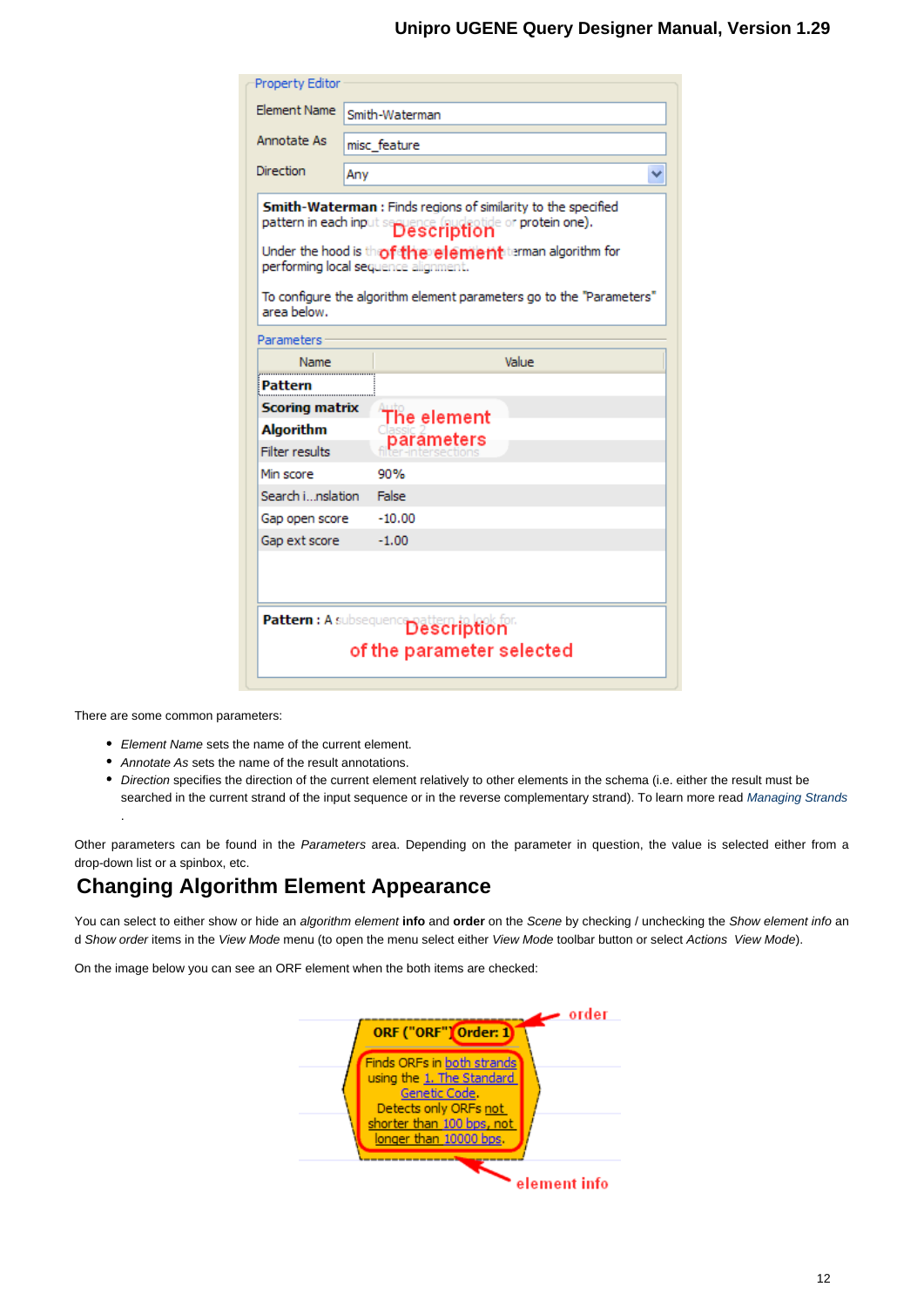See also the [Setting Order of Algorithms Execution](#page-14-0) section.

# <span id="page-12-0"></span>**Deleting Element**

To delete one or more algorithm or constraint elements from a schema, select them on the Scene and press the Delete key.

<span id="page-12-1"></span>Alternatively, you can use the Actions Delete item in the main menu or the Delete toolbar button.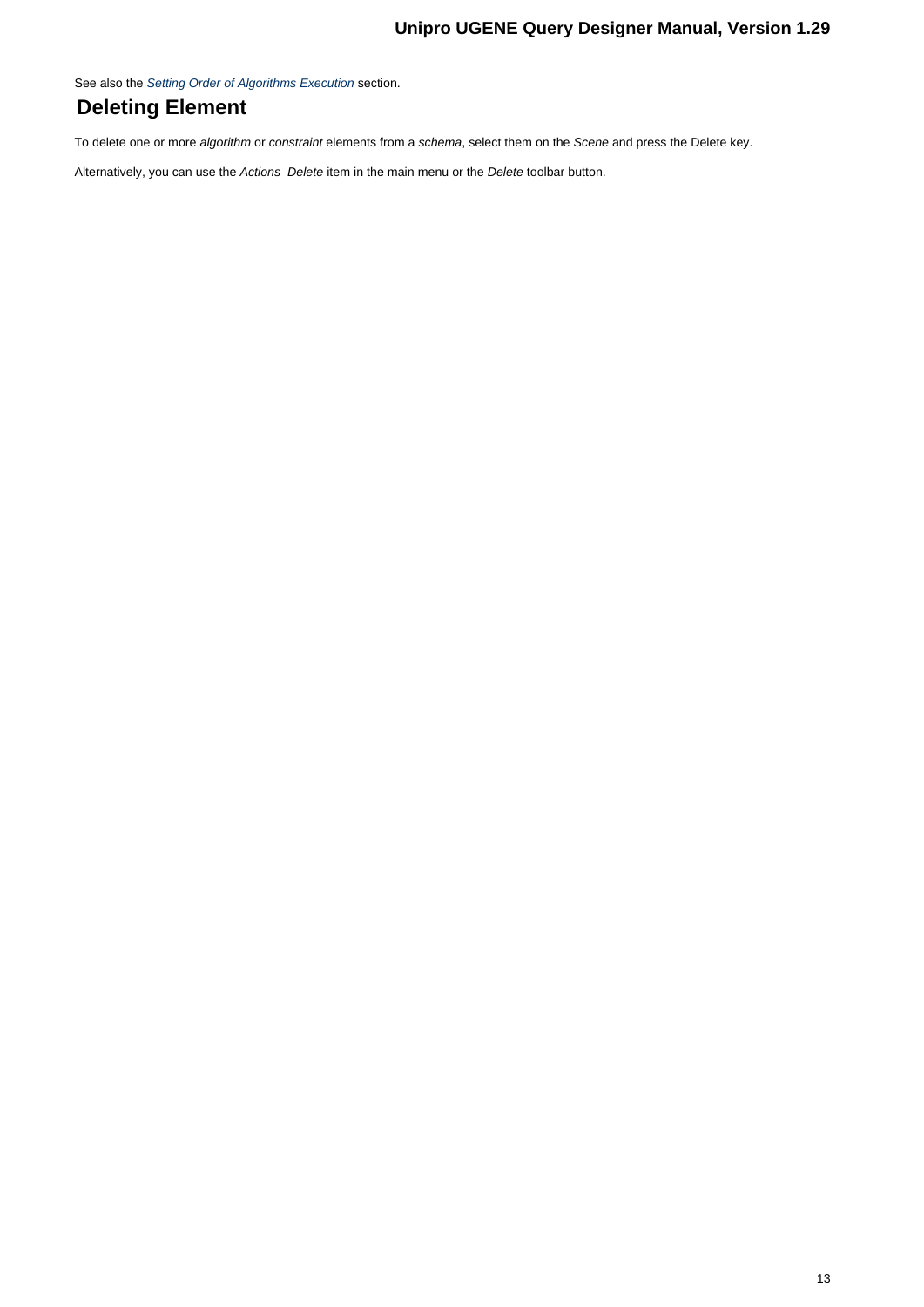# **Manipulating Schema**

This chapter describes how to manipulate a schema using the GUI: how to create, to load, to save and, finally, to run one and so on.

- [Creating New Schema](#page-13-0)
- [Loading Schema](#page-13-1)
- [Saving Schema](#page-13-2)
- [Changing Schema Appearance](#page-13-3)
- [Setting Order of Algorithms Execution](#page-14-0)
- [Managing Strands](#page-14-1)
	- [Element Direction in Schema](#page-15-0) [Querying Sequence Strands](#page-15-1)
- [Running Schema from the Query Designer](#page-16-0)
- <span id="page-13-0"></span>**Creating New Schema**

A new schema is created each time you [launch the Query Designer](#page-3-0).

To create a new schema from the Query Designer select either the Actions New Schema item in the main menu or the New Schema toolbar button.

# <span id="page-13-1"></span>**Loading Schema**

To load an existing schema from the Query Designer, select the Actions Load Schema item in the main menu or use the Load schema toolb ar button.

<span id="page-13-2"></span>The Load Schema dialog appears. Browse for the required schema file with the \*.uql extension.

## **Saving Schema**

To save a schema from the Query Designer select the Actions Save Schema item in the main menu or the Save Schema toolbar button.

When you save a schema for the first time the Save Schema dialog appears where you should input a name and browse for a location of the schema file. The schema is saved to a file with the \*.uql extension.

<span id="page-13-3"></span>To save a schema to a different file select the Save Schema As item on the toolbar or in the Actions main menu.

## **Changing Schema Appearance**

You can select to either show or hide a schema **title** and **description** on the Scene by checking / unchecking the Show title and Show description items in the View Mode toolbar menu.

On the image below the both **title** and **description** are displayed: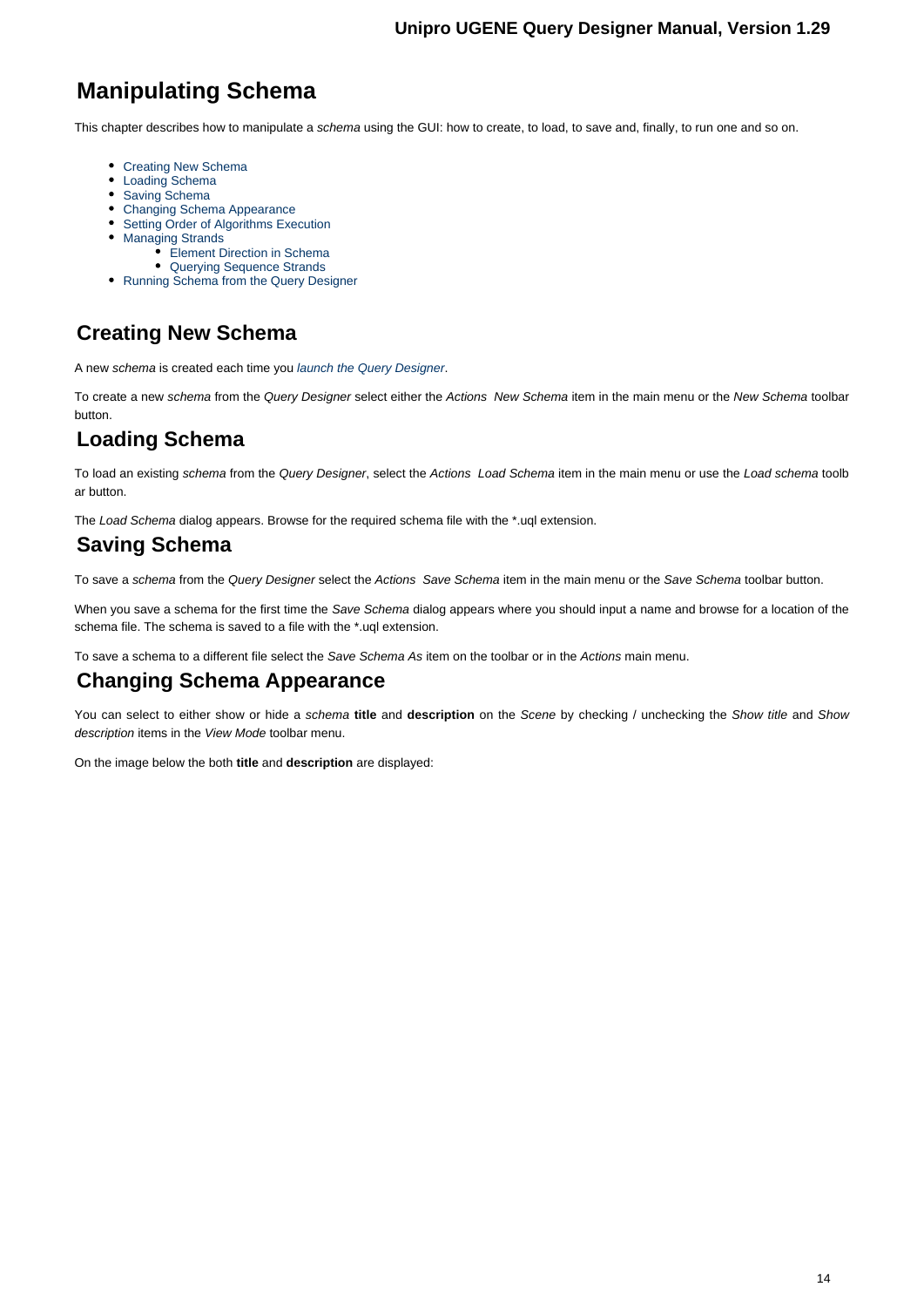

Selecting an element direction changes its appearance. See [Managing Strands](#page-14-1) for details. Δ

## <span id="page-14-0"></span>**Setting Order of Algorithms Execution**

By default, the algorithms are executed in the same order as corresponding algorithm elements have been added to the schema:

- 1. The element with order 1 is executed.
- 2. The element with order 2 is executed. It uses the results obtained from the step 1.
- 3. And so on.

As each following algorithm element uses the results obtained from the previous element, setting the order can affect efficiency. For example, the less results are obtained on the first step, the faster the second algorithm is executed.

To change the order use the Set order submenu or Up / Down items in an algorithm element context menu.



## <span id="page-14-1"></span>**Managing Strands**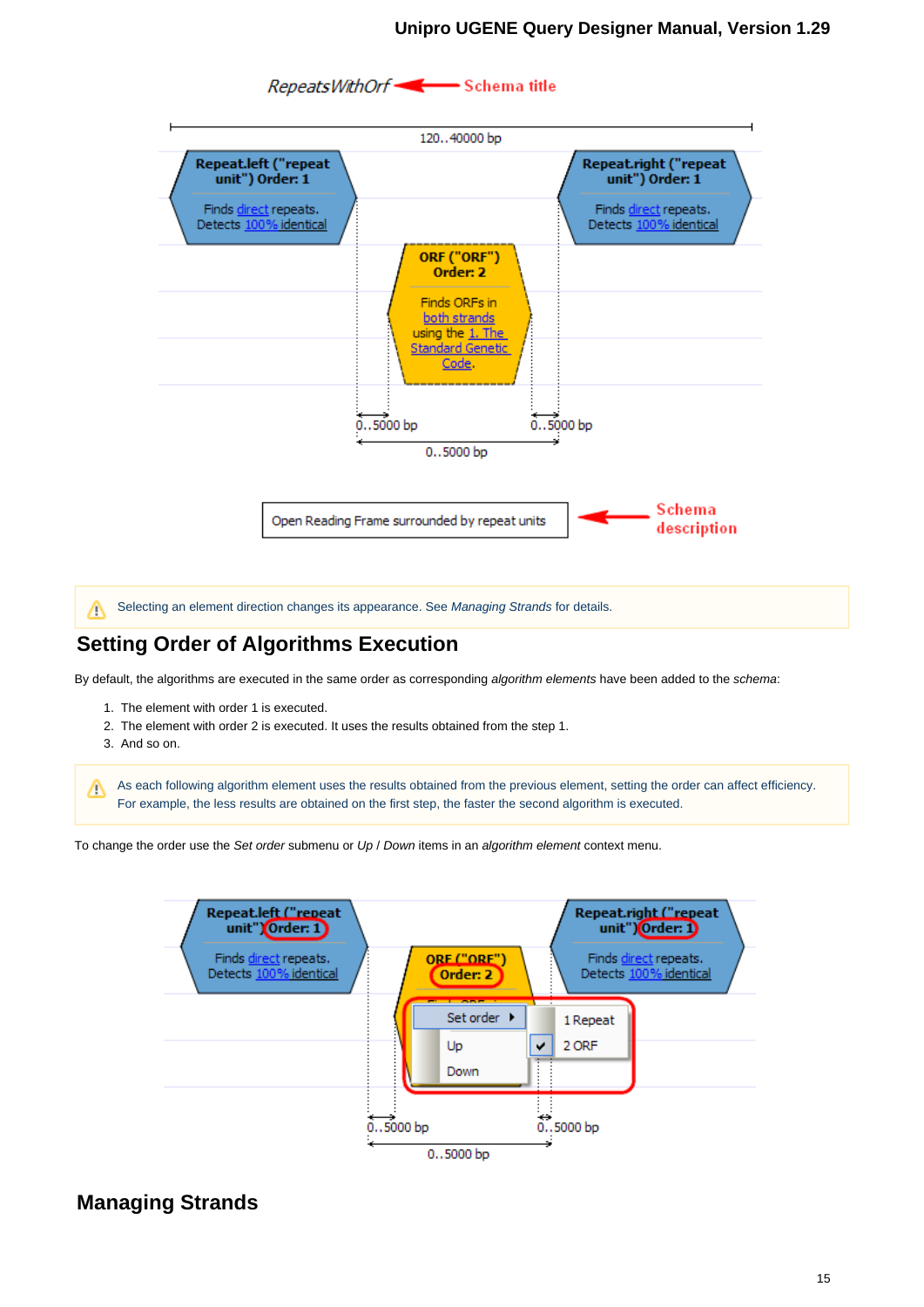- [Element Direction in Schema](#page-15-0)
- [Querying Sequence Strands](#page-15-1)

## <span id="page-15-0"></span>**Element Direction in Schema**

For some algorithm elements (e.g. ORF) the Direction parameter is available in the Property Editor. It specifies the direction of the current element relatively to other elements in the schema and can take the following values:

- Direct specifies to search the results for the element in the current strand.
- Forward specifiesd to search the results for the element in the reverse complementary strand.
- Any the results for the element are seached in the both strands.

Notice that an element changes it's appearance on the Scene when different values are selected:



#### **Example1:**

Create the following schema:

- 1. The Smith-Waterman algorithm element with AAG patern and the Forward direction.
- 2. The Smith-Waterman element with CGG pattern and the Backward direction.
- 3. Add a constraint to these elements.
- 4. Run the schema for a sequence.

By default, if the Query Sequence Mode hasn't been modified, the followings results will be found:



and

GGAGCTTGC 103960 103965 CCGCCTC GAACG

## <span id="page-15-1"></span>**Querying Sequence Strands**

As the **Example1** above shows, both sequence strands are queried by default.

To modify this behavior select the Actions Query Sequence Mode item in the main menu or Query Sequence Mode toolbar button. You can choose between the following values:

- Direct strand the search is performed for the direct strand only.
- Note, that the results can still be found in the complement strand if you have set the Any or Backward direction for an element.
- Reverse complementary strand the search is performed for the reverse complementary strand.
- Both strands the search is performed for the both strands.

#### **Example2:**

Create the following schema:

- 1. The Smith-Waterman algorithm element with AAG patern and the Forward direction.
- 2. The Smith-Waterman element with CGG pattern and the Forward direction.
- 3. Add a constraint to these elements.
- 4. Set the Query Sequence Mode to Direct strand.
- 5. Run the schema for a sequence.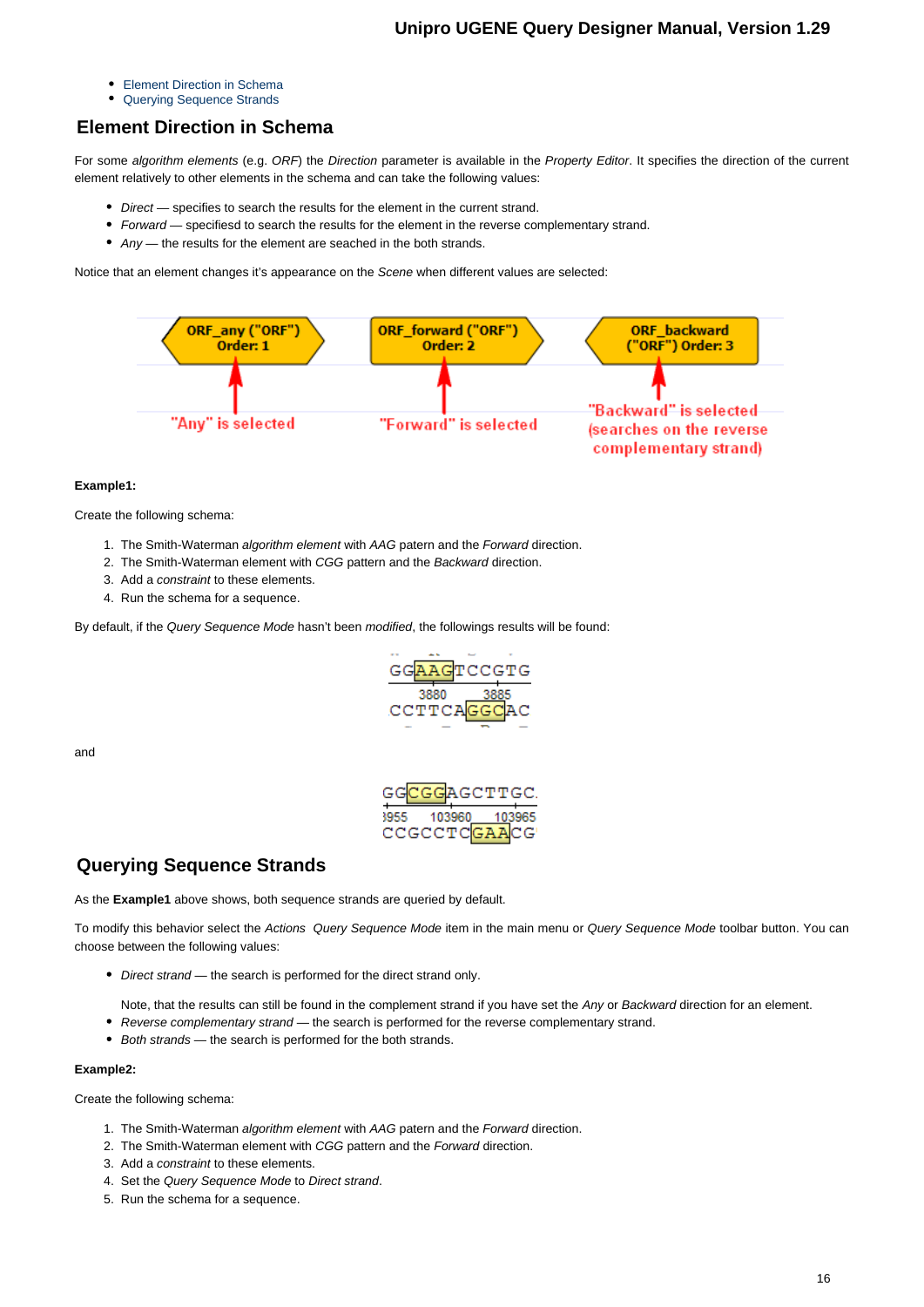

# <span id="page-16-0"></span>**Running Schema from the Query Designer**

As soon as a schema construction is finished:

- all required [algorithm elements are added](#page-9-0)
- all required [constraints are set](#page-9-1)
- all required [parameters are set](#page-10-2)

the schema can be run.

To run the schema select the Actions Run Schema item in the main menu or select the Run Schema toolbar button.

The Run Schema dialog will appear:

| Run Schema      | P<br>x                       |
|-----------------|------------------------------|
| Load sequence   | $\cdots$                     |
| Save results to | $\cdots$                     |
|                 | Add to project               |
|                 | Help<br>Cancel<br><b>Run</b> |

Select the Sequence to analyze with the schema and browse for the file in GenBank format to Save results to. Optionally, check the Add to project button to add the created result file to the active project. Press the Run button.

In case of an error check the Log View:

| <b>Meight matrix</b><br>5.<br><b>Constraints</b><br>ᆸ<br>Pattern ("misc feature")<br>Order: 1<br>End-Start |   |
|------------------------------------------------------------------------------------------------------------|---|
| Start-End<br>∢<br>۶<br>$\mathbf{III}$                                                                      |   |
| Log                                                                                                        | × |
| [18:34][Core Services][ERROR] Pattern. Required parameter is not set: Pattern                              |   |
|                                                                                                            |   |
|                                                                                                            |   |
|                                                                                                            |   |
| 2: Tasks<br>Ø<br>$3:$ Log                                                                                  | ≫ |

<span id="page-16-1"></span>Note also that the schema execution task can be canceled from the Task View.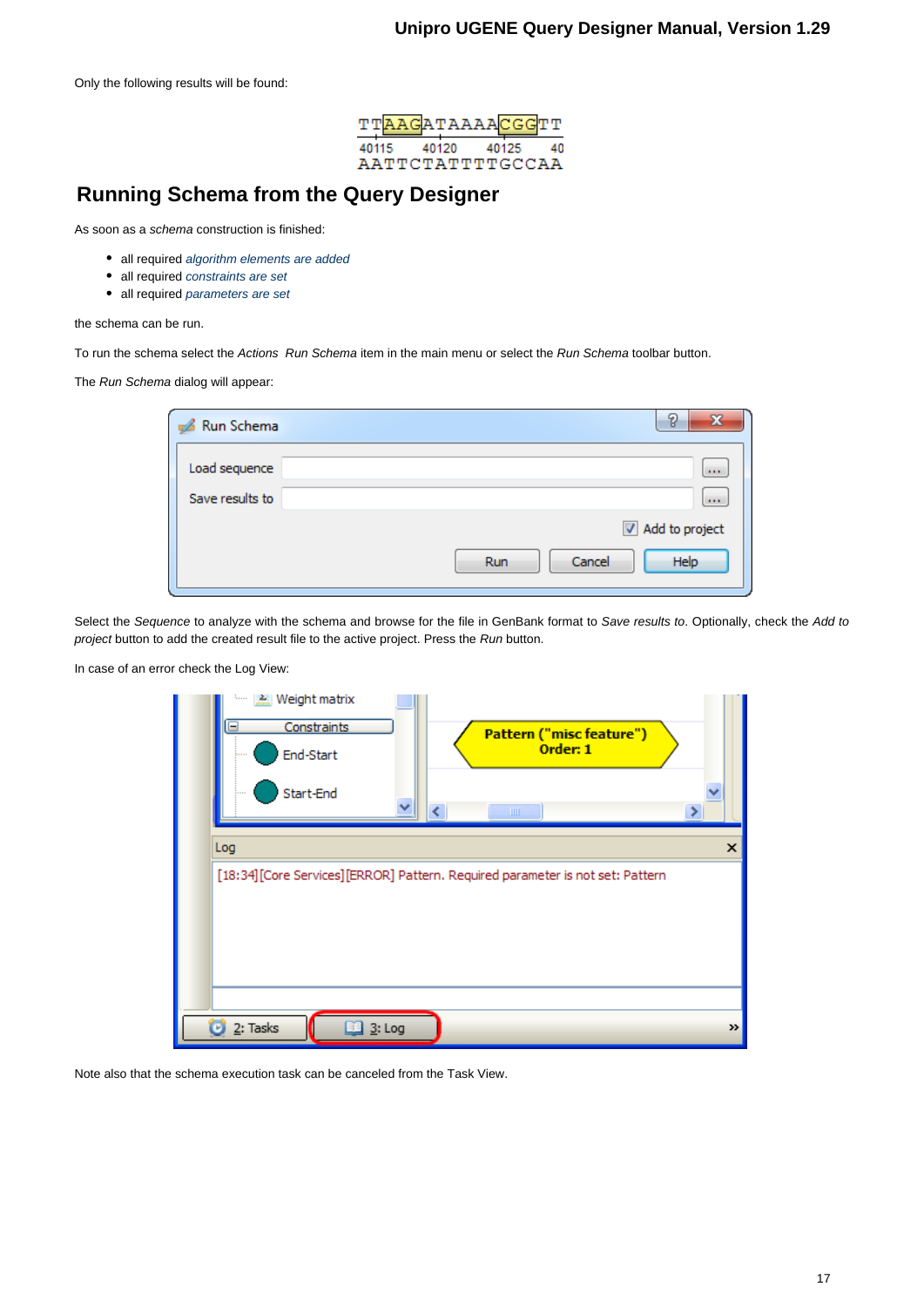# **Running Schema from the Sequence View**

Prepare a query schema and [save](#page-13-2) it to a file.

Open a nucleotide sequence that you want to analyze with this query schema. You can see the sequence displayed in the **Sequence view**.

To learn more about the **Sequence view** read the main UGENE User Manual.Λ

Select the Analyze Find query designer pattern item in the Actions main menu or in the context menu:

| s          | *  | D       | к           | N                      | κ |  | т. | N          | E          | E             | * | Y                                    | N | т. | s | ъ | F                          |         |
|------------|----|---------|-------------|------------------------|---|--|----|------------|------------|---------------|---|--------------------------------------|---|----|---|---|----------------------------|---------|
| v          | ⇨  |         |             | Go to position         |   |  |    | $Ctrl + G$ | <b>ACG</b> |               |   |                                      |   |    | Н | s | s                          | Κ<br>K  |
| <b>GTT</b> | ш  |         |             | Select sequence region |   |  |    | $Ctrl + A$ | <b>SW</b>  | Find pattern  |   |                                      |   |    |   |   | $Ctrl + F$<br>Ctrl+Shift+F | ĀÄ      |
| 75         | Æь |         |             | New annotation         |   |  |    | $Ctrl + N$ |            | Find ORFs     |   | Find pattern [Smith-Waterman]        |   |    |   |   |                            |         |
| <b>CAA</b> |    |         | Rename item |                        |   |  |    |            | ≂          |               |   | Find annotated regions               |   |    |   |   |                            | ΥT<br>F |
| N          |    | Copy    |             |                        |   |  |    | ▶          | ē          |               |   | Annotate plasmid and custom features |   |    |   |   |                            | F       |
| T<br>.     |    | Select  |             |                        |   |  |    |            | 鼮          | Build dotplot |   |                                      |   |    |   |   |                            | .       |
|            |    | Add     |             |                        |   |  |    | r          | ᅌ          | Find repeats  |   |                                      |   |    |   |   |                            |         |
|            |    | Analyze |             |                        |   |  |    |            | K          | Find tandems  |   |                                      |   |    |   |   |                            |         |
|            |    | Align   |             |                        |   |  |    |            |            |               |   | Analyze with query schema            |   |    |   |   |                            |         |
|            |    | Cloning |             |                        |   |  |    |            | 策          |               |   | Find restriction sites               |   |    |   |   |                            |         |

The Analyze with query schema dialog appears:

| Analyze with Query Schema                   |                                                       |                                                                        | P<br>$\mathbf{x}$ |
|---------------------------------------------|-------------------------------------------------------|------------------------------------------------------------------------|-------------------|
| File with query                             |                                                       |                                                                        | $\mathbf{r}$      |
| Hint:                                       | Queries can be created using the Query Designer tool. | To launch the Query Designer select the "Tools > Query Designer" item. |                   |
| Region Selected region                      | ▼                                                     | 77889 -                                                                | 134409            |
| Save annotation(s) to<br>▼<br>Sisting table |                                                       | NC_014267 features [NC_014267.1.gb]                                    | R                 |
|                                             |                                                       |                                                                        |                   |
| Create new table                            |                                                       |                                                                        | <b>COL</b>        |
|                                             | Use auto-annotations table                            |                                                                        |                   |
| Annotation parameters<br>▼                  |                                                       |                                                                        |                   |
| Group name                                  | $\leq$ auto $\geq$                                    |                                                                        | 器                 |
| Description                                 |                                                       |                                                                        |                   |
|                                             |                                                       |                                                                        |                   |
|                                             |                                                       |                                                                        |                   |
|                                             |                                                       |                                                                        |                   |
|                                             |                                                       | Search<br>Cancel                                                       | <b>Help</b>       |
|                                             |                                                       |                                                                        |                   |

Browse for the file with a query schema. The selected schema preview appears in the dialog, for example: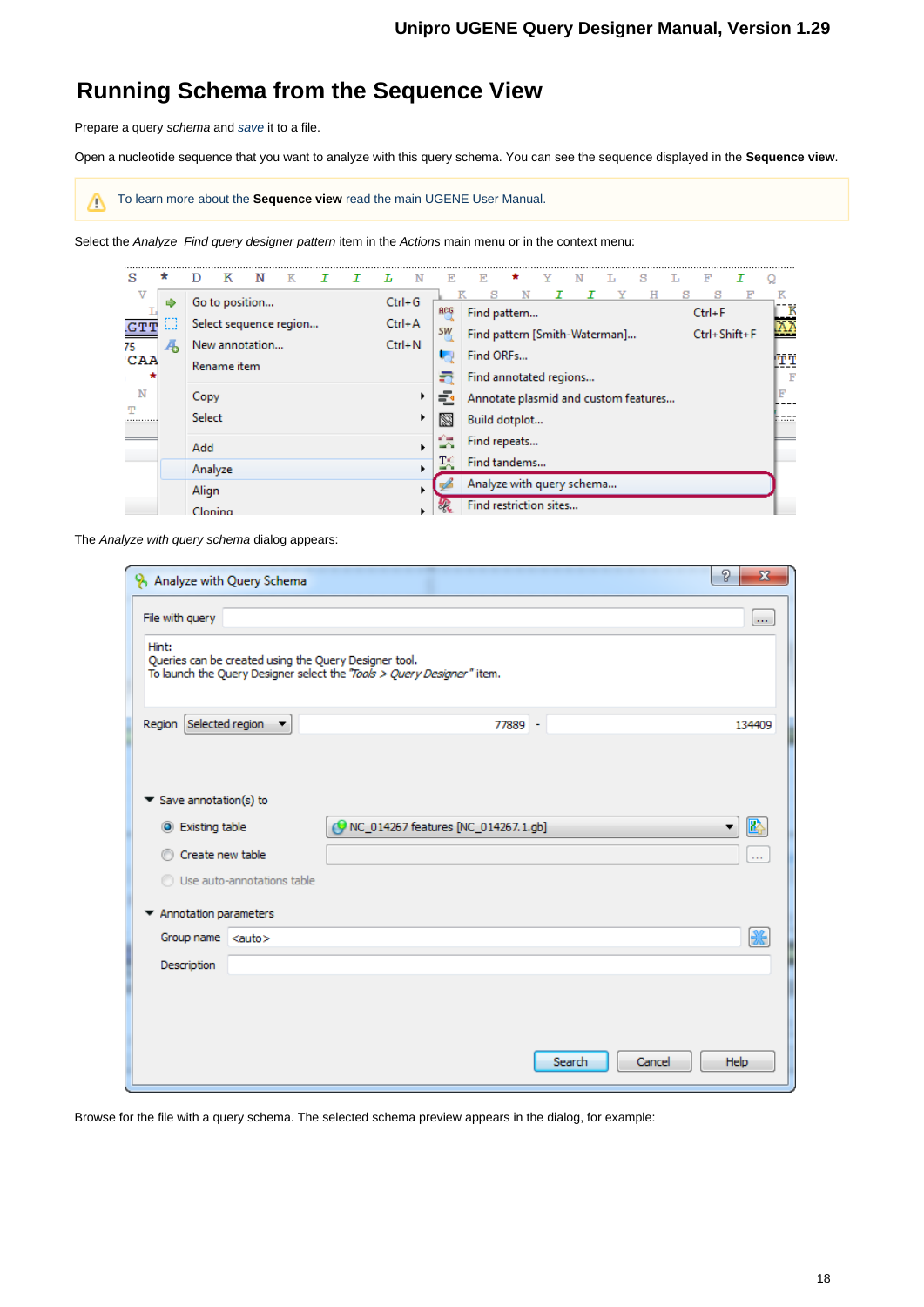|                                                                | File with query C:/work/ugene/data/query_samples/SimpleGene.uql                                                                                                          | m.                                                                                                                                                                           |
|----------------------------------------------------------------|--------------------------------------------------------------------------------------------------------------------------------------------------------------------------|------------------------------------------------------------------------------------------------------------------------------------------------------------------------------|
| TATA-box ("tata-box")<br>Order: 2<br><b>TATA</b>               | TFBS ("tfbs") Order:<br>з<br>Searches transcription<br>factor binding sites<br>(TFBS) with profile<br>provided by unset.<br>Recognize sites with<br>0.150bp<br>$0150$ bp | ORF ("ORF") Order: 1<br>Finds ORFs in direct strand using the 1. The<br>Standard Genetic Code.<br>Detects only ORFs not shorter than 1000 bps, not<br>longer than 10000 bps. |
|                                                                |                                                                                                                                                                          |                                                                                                                                                                              |
| Selected region<br>Region<br>$\overline{\phantom{a}}$          |                                                                                                                                                                          | 77889 -<br>134409                                                                                                                                                            |
| $\blacktriangledown$ Save annotation(s) to<br>◎ Existing table | NC_014267 features [NC_014267.1.gb]                                                                                                                                      | $\mathbb{R}$                                                                                                                                                                 |
| Create new table                                               |                                                                                                                                                                          | $\cdots$                                                                                                                                                                     |
| <b>O</b> Use auto-annotations table                            |                                                                                                                                                                          |                                                                                                                                                                              |
| Annotation parameters                                          |                                                                                                                                                                          |                                                                                                                                                                              |
| Group name <auto></auto>                                       |                                                                                                                                                                          | 器                                                                                                                                                                            |
| Description                                                    |                                                                                                                                                                          |                                                                                                                                                                              |
|                                                                |                                                                                                                                                                          |                                                                                                                                                                              |

You can also adjust other parameters:

Region — the sequence range to analyze with the query schema, you can select:

- Whole sequence to analyze the whole sequence.
- Selected range to analyze the currently selected sequence region. This item is disabled if there is no region selected.
- Custom range to specify manually a range to analyze.

In the Save annotation(s) to group you can set up a file to store annotations. It could be either an existing annotation table object, a new annotation table or auto-annotations table (if it is available).

<span id="page-18-0"></span>In the Annotation parameters group you can specify the name of the group. If the group name is set to <auto> UGENE will use the group name as the name for the group. Also you can add a description in the corresponding text field.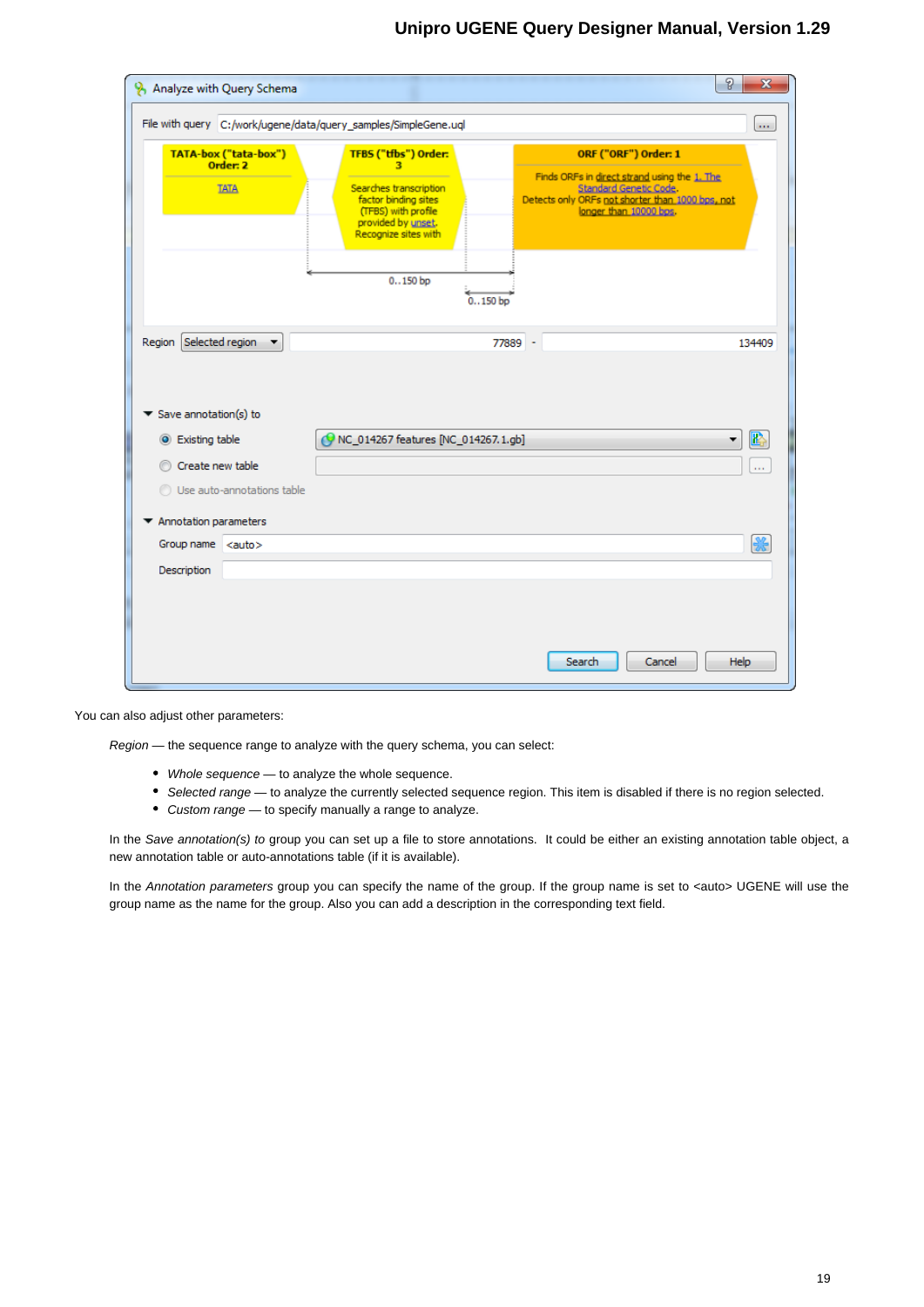# **Query Designer Schema File Format**

Using the GUI is not the only way to create / edit a schema. As specified [earlier](#page-13-2) a schema is saved to a file with \*.uql extension. This chapter describes the format of the file and explains how you can create / edit a schema file using a text editor.

The best way to learn schema file format is to study an existent \*.uql file. For [exa](#page-5-0)mple, let's take the sample schema file described in the exa [mple](#page-5-0). Open the file in a text editor. On the image below you can see the file opened in the MS WordPad.



The file consists of the header and the body. Check the description of each part below.

- [Header](#page-19-0)
	- [Body](#page-19-1) • [Element Description](#page-20-0) [Algorithm Element Description](#page-20-1) [Constraint Element Description](#page-21-0) • [Metainformation](#page-22-0)

## <span id="page-19-0"></span>**Header**

The header consists of the following key string:

#!UGENE\_QUERY

<span id="page-19-1"></span>And the description of the schema:

# Write here the description of the schema.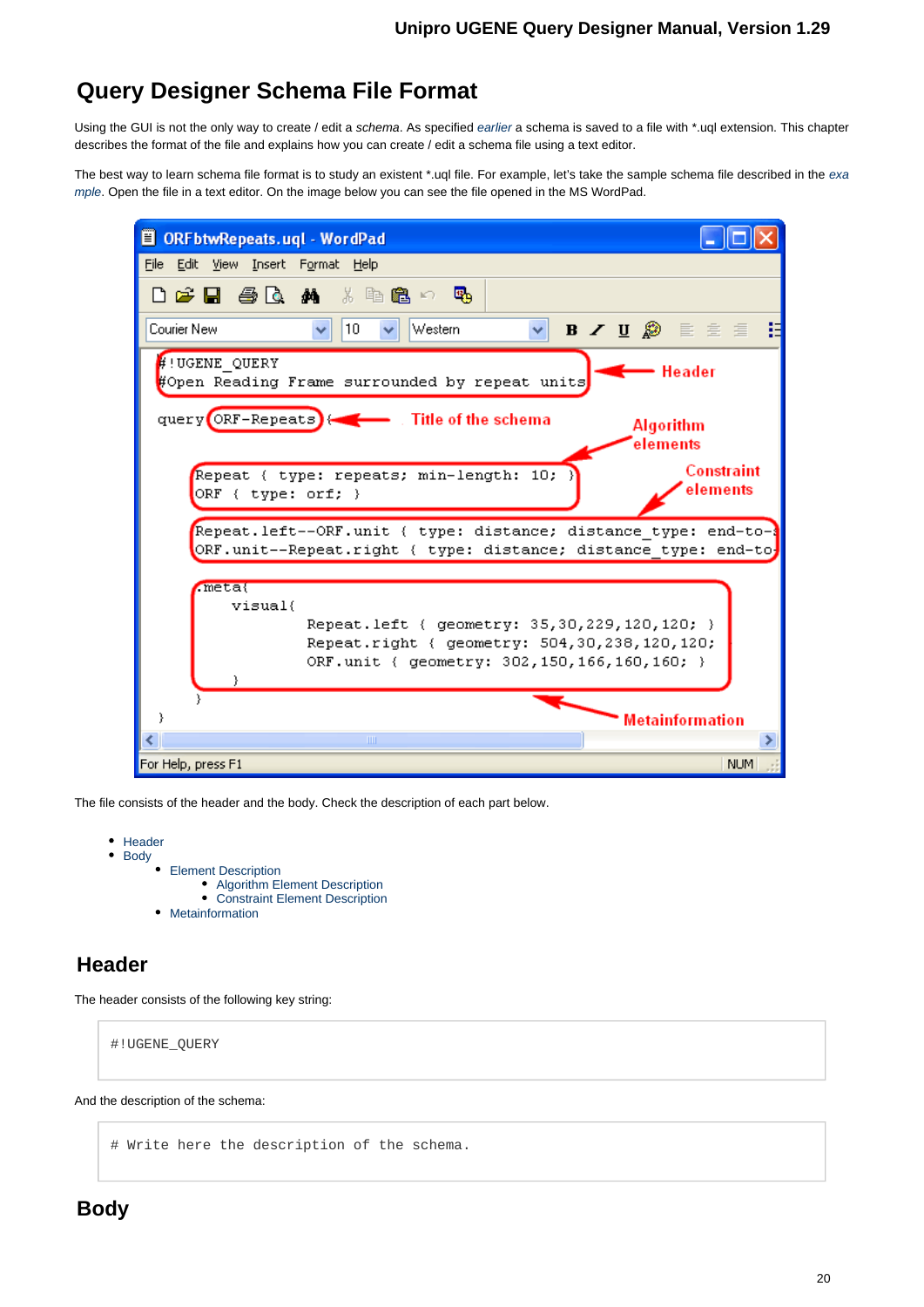The body begins with the **query** keyword followed by the title of the schema and curly braces:

```
query schema_title {
   # Description of algorithm and constraint elements
   # Metainformation
}
```
Within the body you describe the required algorithm and constraint elements. The metainformation block can also be presented automatically added by the Query Designer.

- [Element Description](#page-20-0)
	- [Algorithm Element Description](#page-20-1)
	- [Constraint Element Description](#page-21-0)
- [Metainformation](#page-22-0)

## <span id="page-20-0"></span>**Element Description**

An element description consists of the element name and a set of parameters enclosed in curly braces. A parameter and the value are separated by ':', different parameters are separated by ':':

```
element_name {
     parameter1: value1;
     parameter2: value2;
     ...
}
```
A parameter's type can be one of the following:

#### **string**

A string.

#### **numeric**

A number.

#### **boolean**

A boolean data type.

Available values are true / false, 0 / 1 and yes / no.

- [Algorithm Element Description](#page-20-1)
- [Constraint Element Description](#page-21-0)

## <span id="page-20-1"></span>**Algorithm Element Description**

When you describe an algorithm element you must specify the **element\_name** and the element type.

The element name corresponds to the element's Element Name in the GUI. The name can contain only english letters, numbers, Λ '\_' (underscore) and '-' (hyphen) characters.

See, for example, the description of an ORF element: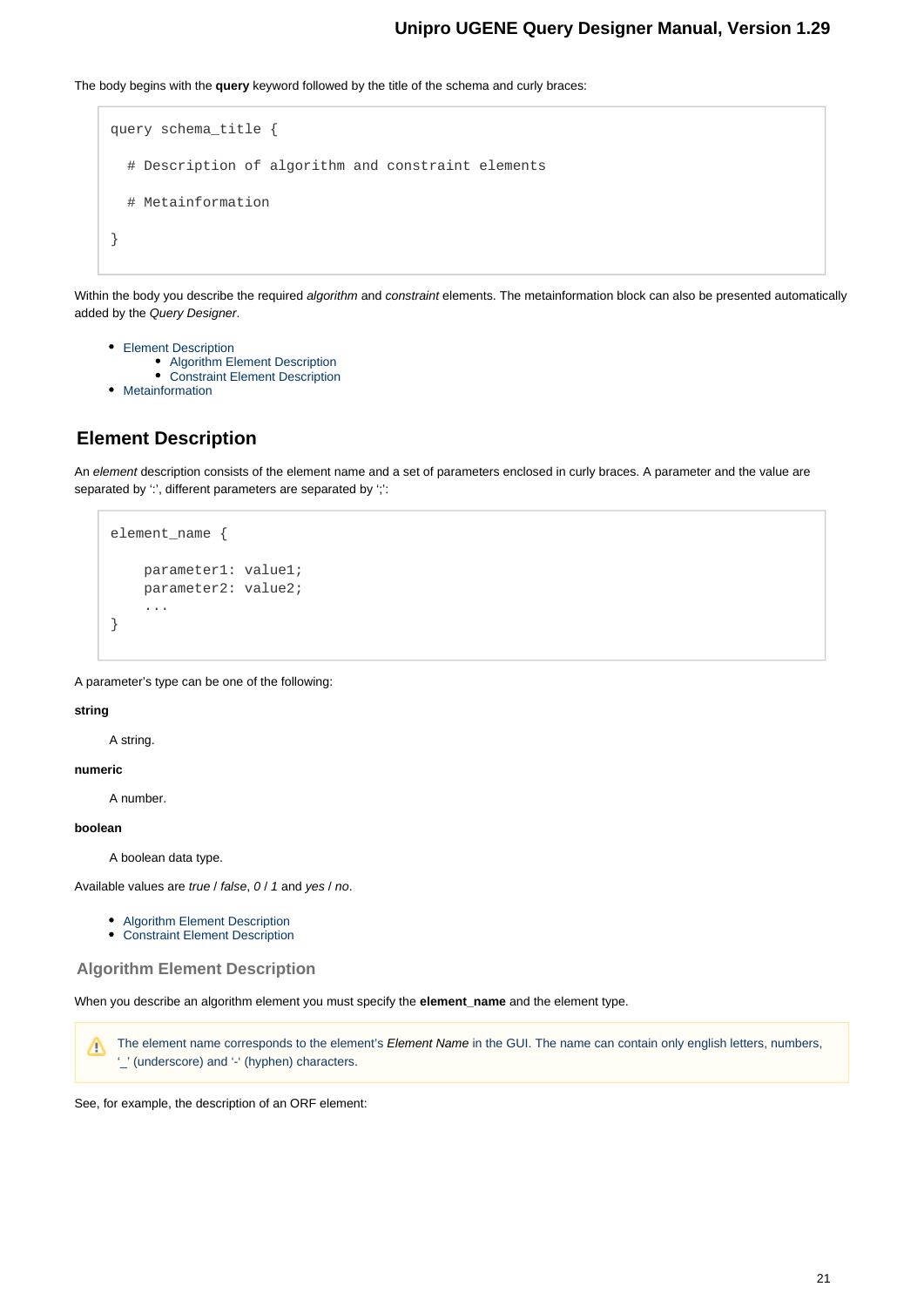```
myORF {
    type: orf;
    # Other parameters
}
```
To find the type and the parameters available for the required algorithm element refer to [Algorithm Elements](#page-23-0) chapter.

#### <span id="page-21-0"></span>**Constraint Element Description**

When you describe a constraint element the **element\_name** consists of two parts separated by two hyphens.

part1--part2

Each part represents one of the algorithms the constraint is imposed on.

If the algorithm is presented as one element on a schema (like [ORF](#page-26-0), [Pattern](#page-30-0)) the algorithm's part has format:

algorithm\_element\_name.unit

If the algorithm is presented as two subelements on a schema (like [Repeats](#page-28-0), [Primer](#page-27-0)) the algorithm's part has format:

algorithm\_element\_name.left

or:

algorithm\_element\_name.right

depending on the subelement the constraint is imposed on.

Also you should specify the constraint type parameter (currently the only available type is distance):

type: distance;

And specify one of the distance types, for example:

distance-type: end-to-start;

**Example1:** The constraint is imposed on **myORF** and **myPattern** algorithm elements:

```
myORF.unit--myPattern.unit {
    type: distance;
    distance-type: start-to-start;
    # Other parameters
}
```
**Example2:** The constraint is imposed on **myORF** algorithm element and the left **myRepeats** algorithm subelement: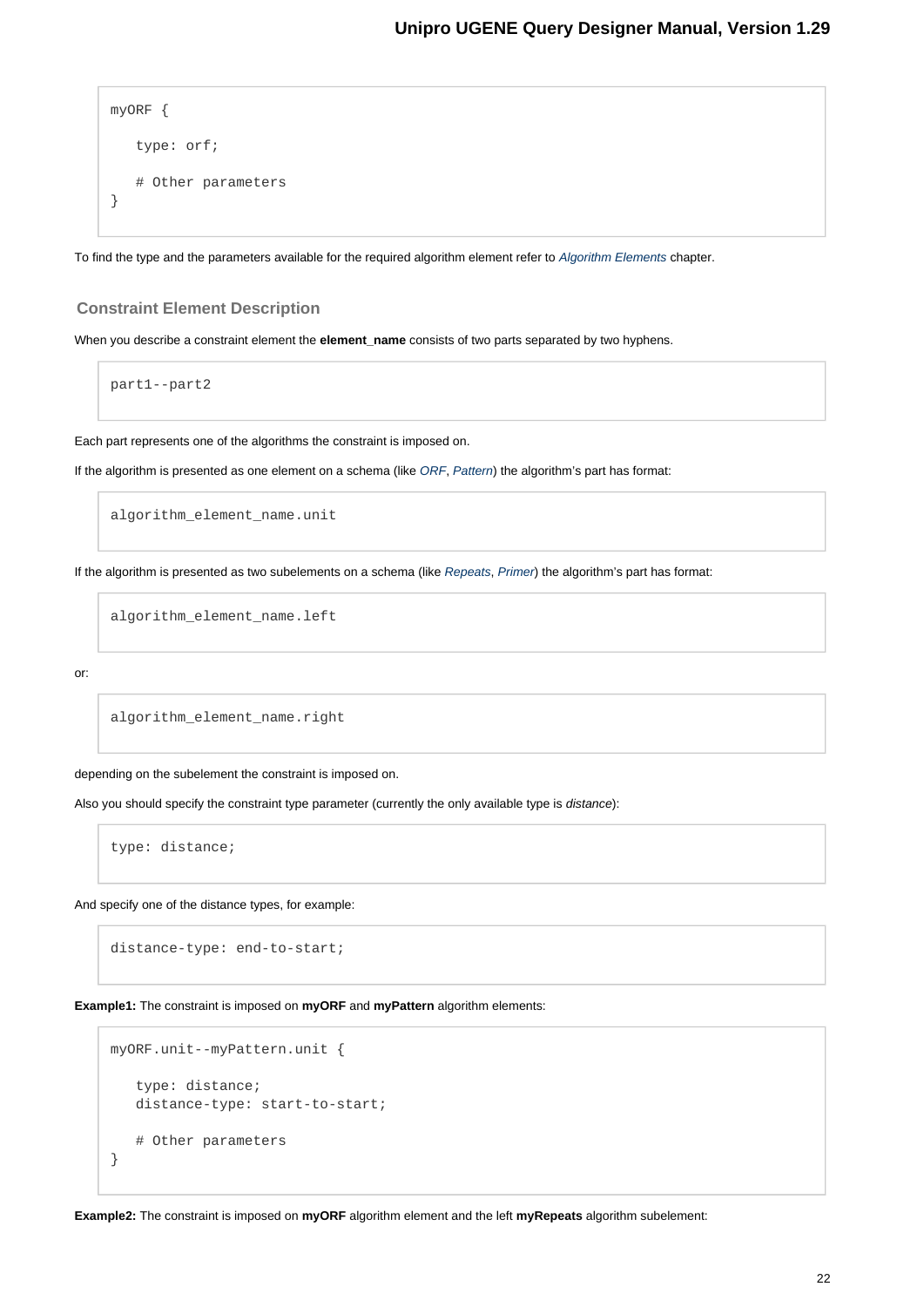```
myORF.unit--myRepeats.left {
    type: distance;
    distance-type: start-to-end;
    # Other parameters
}
```
<span id="page-22-0"></span>The available constraint elements are described in the [Constraint Elements](#page-34-1) chapter.

## **Metainformation**

The metainformation is added when you create / edit the schema with the Query Designer. It is not required for running the schema and is skipped when the schema is created manually, for example:

```
#Open Reading Frame surrounded by repeat units
query ORF-Repeats {
     Repeat {
         type: repeats;
         min-length: 10;
     }
     ORF { type: orf; }
     Repeat.left--ORF.unit {
         type: distance;
         distance_type:
         end-to-start;
         min: 0;
         max: 5000;
     }
     ORF.unit--Repeat.right {
         type: distance;
         distance_type: end-to-start;
         min: 0;
         max: 5000;
     }
}
```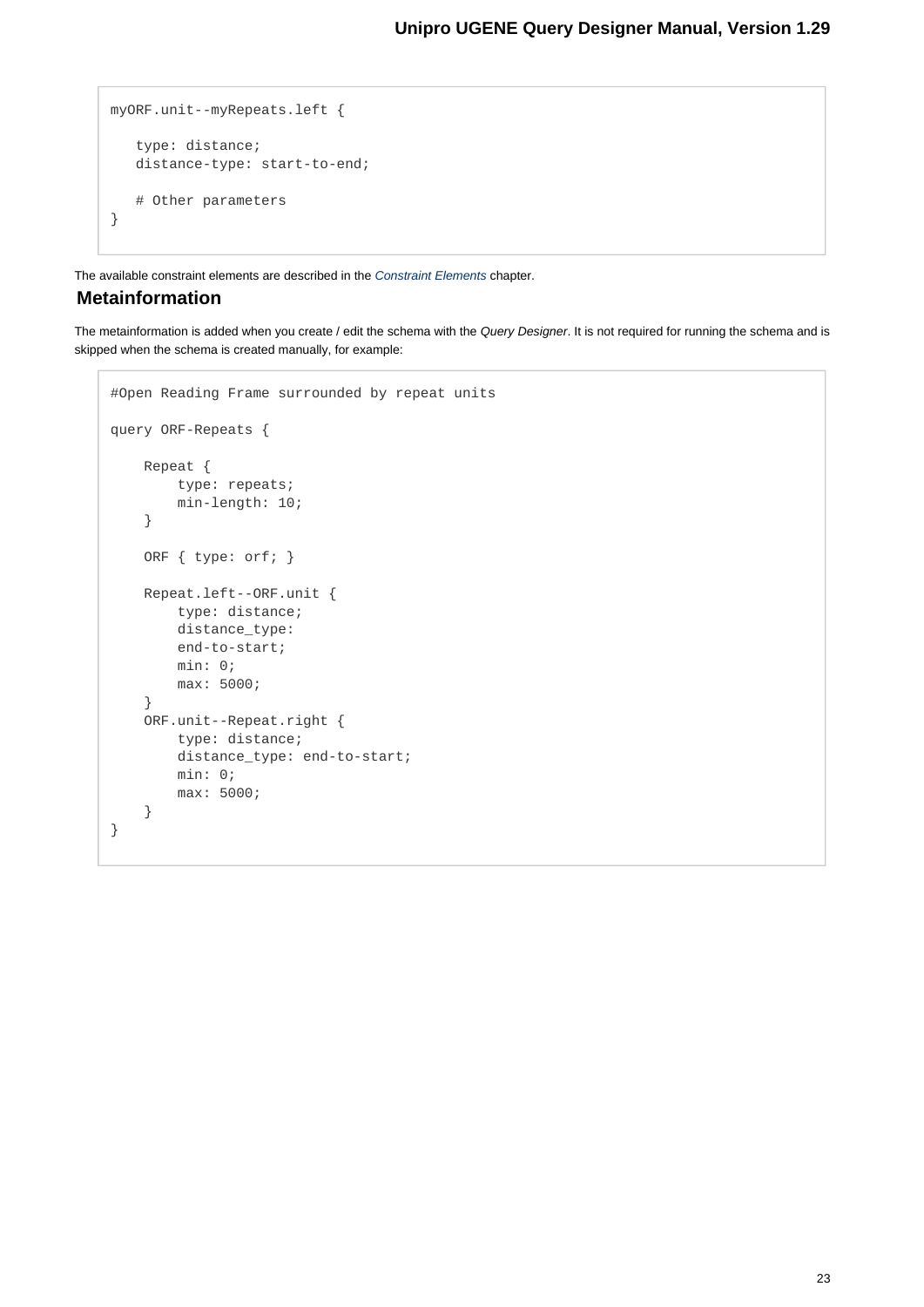# **Query Elements**

- [Algorithm Elements](#page-23-0)
	- [CDD Algorithm Element](#page-23-1)
	- [Base Content Algorithm Element](#page-24-0)
	- [Gc Content Algorithm Element](#page-24-1)
	- [HMM3 Algorithm Element](#page-25-0)
	- [ORF Algorithm Element](#page-26-0)
	- [Primer Algorithm Element](#page-27-0)
	- [Repeats Algorithm Element](#page-28-0)
	- [Restriction Sites Algorithm Element](#page-29-0)
	- [Pattern Algorithm Element](#page-30-0)
	- [SITECON Algorithm Element](#page-30-1)
	- [Smith-Waterman Algorithm Element](#page-31-0)
	- [Tandem Repeats Algorithm Element](#page-32-0) [Weight Matrix Algorithm Element](#page-33-0)
	- [HMM2 Algorithm Element](#page-34-0)
- [Constraint Elements](#page-34-1)
	- - [End-Start Constraint Element](#page-35-0) [Start-End Constraint Element](#page-35-1)
		- [End-End Constraint Element](#page-36-0)
		- [Start-Start Constraint Element](#page-37-0)

## <span id="page-23-0"></span>**Algorithm Elements**

- [CDD Algorithm Element](#page-23-1)
- [Base Content Algorithm Element](#page-24-0)
- [Gc Content Algorithm Element](#page-24-1)
- $\bullet$ [HMM3 Algorithm Element](#page-25-0)
- [ORF Algorithm Element](#page-26-0)
- $\bullet$ [Primer Algorithm Element](#page-27-0)
- $\bullet$ [Repeats Algorithm Element](#page-28-0)
- [Restriction Sites Algorithm Element](#page-29-0)
- [Pattern Algorithm Element](#page-30-0)
- [SITECON Algorithm Element](#page-30-1)
- $\bullet$ [Smith-Waterman Algorithm Element](#page-31-0)
- [Tandem Repeats Algorithm Element](#page-32-0)
- [Weight Matrix Algorithm Element](#page-33-0)
- $\bullet$ [HMM2 Algorithm Element](#page-34-0)

# <span id="page-23-1"></span>**CDD Algorithm Element**

When the element is used the input nucleotide sequence is translated into 6 amino sequences. The translated sequences are used to query the NCBI Conserved Domain Database (CDD).

**Parameters in GUI**

| <b>Parameter</b>      | <b>Description</b>                                                                                                                                 | Default value      |
|-----------------------|----------------------------------------------------------------------------------------------------------------------------------------------------|--------------------|
| <b>Annotate As</b>    | Name of the result annotations.                                                                                                                    | CDD result         |
| <b>Expected value</b> | It is also called E-value. Describes the<br>number of hits one can "expect" to see by<br>chance when searching a database of a<br>particular size. | 10                 |
| Min length            | Minimum result length.                                                                                                                             | 50 <sub>bp</sub>   |
| Max length            | Maximum result length.                                                                                                                             | 5000 <sub>bp</sub> |
| <b>Pattern</b>        | Filters the result annotations: the qualifier<br>value must contain the specified pattern<br>value.                                                | No default value.  |

#### **Parameters in Schema File**

#### **Type:** CDD

| <b>Parameter</b> | <b>Parameter in the GUI</b> | <b>Type</b> |
|------------------|-----------------------------|-------------|
| kev              | <b>Annotate As</b>          | string      |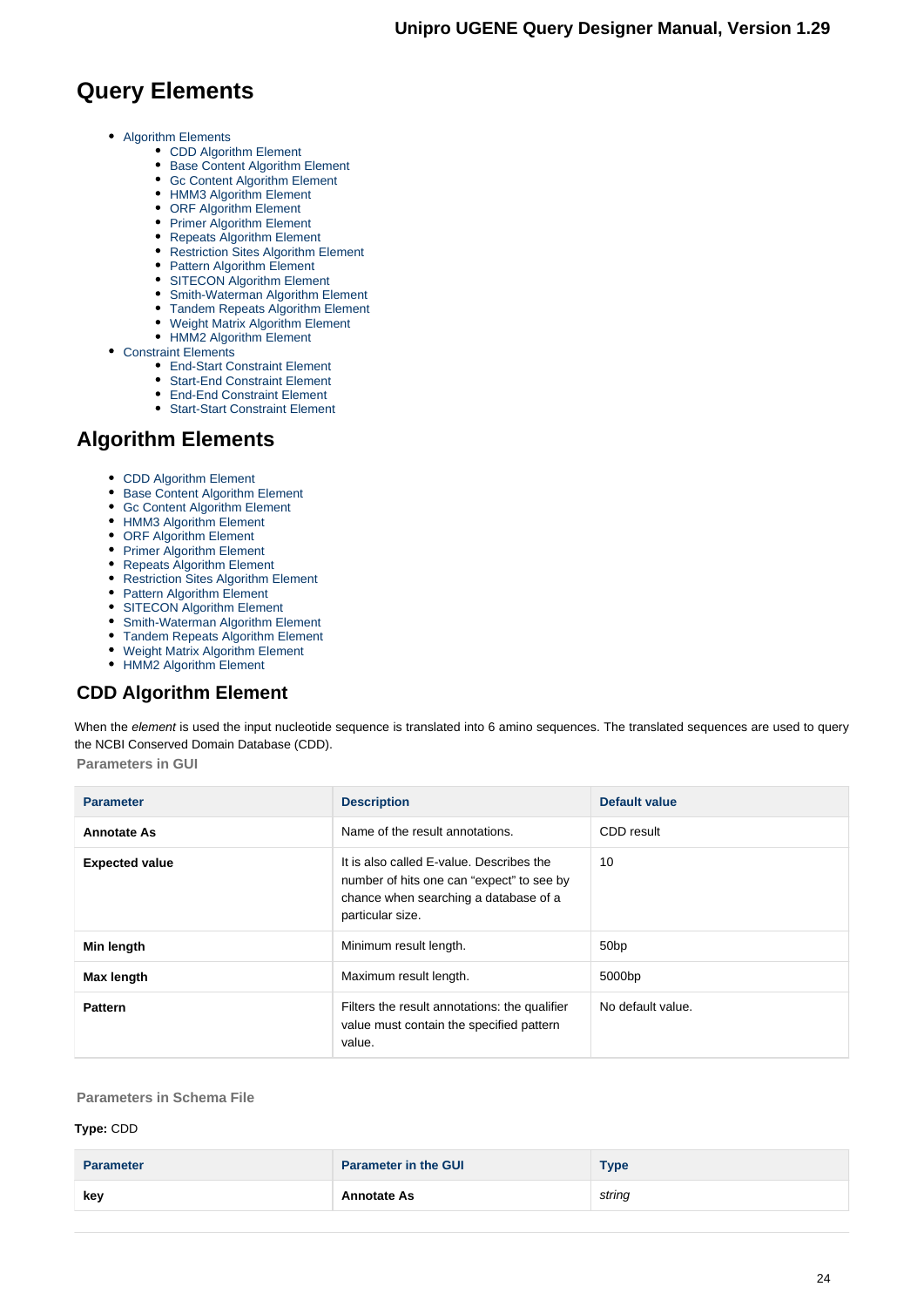| evalue     | <b>Expected value</b> | numeric |
|------------|-----------------------|---------|
| min-length | Min length            | numeric |
| max-length | Max length            | numeric |
| pattern    | <b>Pattern</b>        | string  |

## <span id="page-24-0"></span>**Base Content Algorithm Element**

Searches regions in a sequence that contain a specified percentage of a certain base. **Parameters in GUI**

| <b>Parameter</b>   | <b>Description</b>                                                   | Default value             |
|--------------------|----------------------------------------------------------------------|---------------------------|
| <b>Annotate As</b> | Name of the result annotations.                                      | misc feature              |
| <b>Base</b>        | Specifies the base, i.e. A, C, G or T.                               | You must specify a value! |
| Percentage         | Percentage of the base in a region. The<br>value must be $>= 50\%$ . | 90%                       |
| Min Length         | Minimum length of a region. The value<br>must be $\geq 5$ .          | 5 bp                      |
| Max Length         | Maximum length of a region.                                          | 5 bp                      |
| <b>Direction</b>   | See the description here.                                            | Any                       |

**Parameters in Schema File**

#### **Type:** base-content

| <b>Parameter</b> | <b>Parameter in the GUI</b> | <b>Type</b> |
|------------------|-----------------------------|-------------|
| key              | <b>Annotate As</b>          | string      |
| base             | <b>Base</b>                 | string      |
| percent          | Percentage                  | numeric     |
| min-len          | <b>Min Length</b>           | numeric     |
| max-len          | <b>Max Length</b>           | numeric     |

## <span id="page-24-1"></span>**Gc Content Algorithm Element**

Searches regions in a sequence with GC content in the specified range. **Parameters in GUI**

| <b>Parameter</b>      | <b>Description</b>                | Default value      |
|-----------------------|-----------------------------------|--------------------|
| Min GC content        | Min GC content value in percents. | 20%                |
| <b>Max GC content</b> | Max GC content value in percents. | 40%                |
| Min length            | Minimum length of a region.       | 50 <sub>bp</sub>   |
| Max length            | Maximum length of a region.       | 1000 <sub>bp</sub> |

## **Parameters in Schema File**

**Type:** find-gc

| <b>Parameter</b> | <b>Parameter in the GUI</b> | Type    |
|------------------|-----------------------------|---------|
| region-start     | Min GC content              | numeric |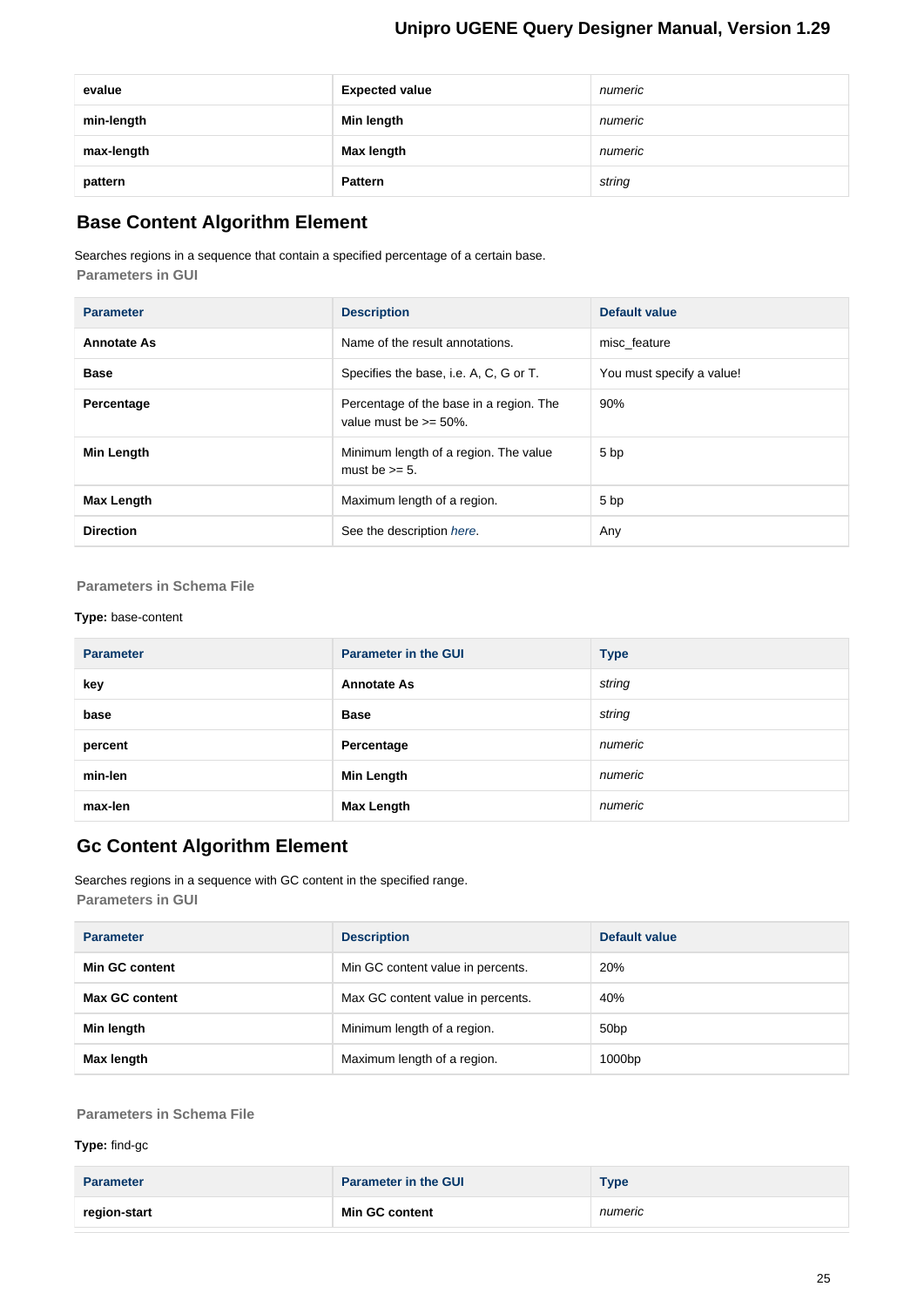| region-end | <b>Max GC content</b> | numeric |
|------------|-----------------------|---------|
| min-len    | Min length            | numeric |
| max-len    | Max length            | numeric |

## <span id="page-25-0"></span>**HMM3 Algorithm Element**

Searches a sequence for significantly similar sequence matches with one or more profile HMM and saves the results as annotations.

The search is performed using HMMER3 **hmmsearch** tool integrated into UGENE. **Parameters in GUI**

#### **General parameters:**

| <b>Parameter</b>   | <b>Description</b>                              | Default value             |
|--------------------|-------------------------------------------------|---------------------------|
| <b>Annotate As</b> | Name of the result annotations.                 | hmm_signal                |
| <b>Profile HMM</b> | Semicolon-separated list of input HMM<br>files. | You must specify a value! |
| Min Length         | Minimum length of a result region.              | 30                        |
| Max Length         | Maximum length of a result region.              | 5000                      |

#### **Parameters controlling reporting threshold:**

Reporting thresholds controls which hits are reported.

| <b>Parameter</b>           | <b>Description</b>                                                                  | Default value |
|----------------------------|-------------------------------------------------------------------------------------|---------------|
| Use E-value                | Filter by E-value if true. Otherwise, filters by<br>score.                          | True          |
| Filter by High E-value     | Reports domains $\leq$ this E-value threshold<br>in output (hmmsearch-domE option). | $1e+1$        |
| <b>Filter by Low Score</b> | Reports domains >= this score cutoff in<br>output (hmmsearch-domT option).          | 0.01          |

#### **Parameters controlling the acceleration pipeline:**

HMMER3 searches are accelerated in a three-step filter pipeline: the MSV filter, the Viterbi filter, and the Forward filter. The first filter is the fastest and most approximate; the last is the full Forward scoring algorithm. There is also a bias filter step between MSV and Viterbi.

| <b>Parameter</b>                | <b>Description</b>                                                                                                  | Default value |
|---------------------------------|---------------------------------------------------------------------------------------------------------------------|---------------|
| Max                             | Turns off all acceleration heuristic filters.<br>This increases sensitivity somewhat, at a<br>large cost in speed.  | False         |
| <b>MSV Filter Threshold</b>     | P-value threshold for the MSV filter step.                                                                          | 0.02          |
| Viterbi Filter Threshold        | P-value threshold for the Viterbi filter step.                                                                      | 0.001         |
| <b>Forward Filter Threshold</b> | P-value threshold for the Forward filter<br>step.                                                                   | $1e-5$        |
| <b>No Bias Filter</b>           | Turns off composition bias filter. This<br>increases sensitivity somewhat, but can<br>come at a high cost in speed. | False         |

#### **Other parameters:**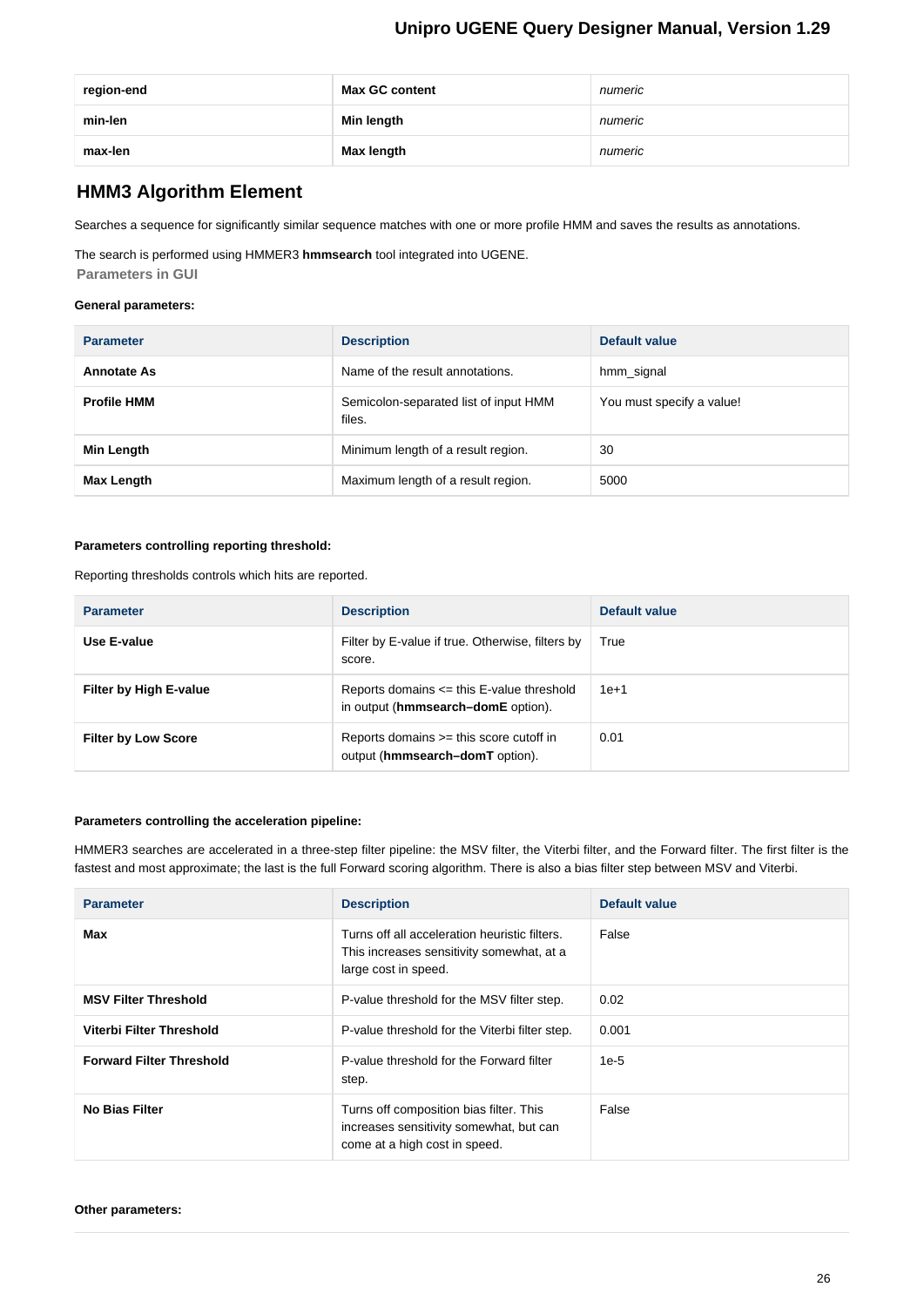| <b>Parameter</b>           | <b>Description</b>                                                                                                                                                                                                                              | Default value               |
|----------------------------|-------------------------------------------------------------------------------------------------------------------------------------------------------------------------------------------------------------------------------------------------|-----------------------------|
| No Null2                   | Turns off the null2 score corrections for<br>biased composition.                                                                                                                                                                                | False                       |
| <b>Number of Sequences</b> | Specifies number of significant sequences.<br>It is used for domain E-value calculations (h<br>mmsearch-domZ option).                                                                                                                           | 1 (i.e. one input sequence) |
| Seed                       | Random number seed. The default is to<br>use a fixed seed(42), so that results are<br>exactly reproducible. Any other positive<br>integer will give different (but also<br>reproducible) results. A choice of 0 uses a<br>randomly chosen seed. | 42                          |

#### **Parameters in Schema File**

#### **Type:** hmm3

| <b>Parameter</b>         | <b>Parameter in the GUI</b>     | <b>Type</b> |
|--------------------------|---------------------------------|-------------|
| key                      | <b>Annotate As</b>              | string      |
| min-len                  | <b>Min Length</b>               | string      |
| max-len                  | <b>Max Length</b>               | string      |
| hmm-profile              | <b>Profile HMM</b>              | string      |
| use-e-val                | Use E-value                     | boolean     |
| e-val                    | Filter by High E-value          | numeric     |
| score                    | <b>Filter by Low Score</b>      | numeric     |
| do-max                   | Max                             | boolean     |
| msv-filter-threshold     | <b>MSV Filter Threshold</b>     | numeric     |
| viterbi-filter-threshold | Viterbi Filter Threshold        | numeric     |
| forward-filter-threshold | <b>Forward Filter Threshold</b> | numeric     |
| no-bias-filter           | <b>No Bias Filter</b>           | boolean     |
| no-score-corrections     | No Null2                        | boolean     |
| seqs-num                 | <b>Number of Sequences</b>      | numeric     |
| random-generator-seed    | <b>Seed</b>                     | numeric     |

## <span id="page-26-0"></span>**ORF Algorithm Element**

The element searches for open reading frames (ORFs) in the supplied sequence. **Parameters in GUI**

| <b>Parameter</b>           | <b>Description</b>                                                                                                       | Default value |
|----------------------------|--------------------------------------------------------------------------------------------------------------------------|---------------|
| <b>Annotate As</b>         | Name of the result annotations.                                                                                          | <b>ORF</b>    |
| <b>Direction</b>           | See the description here.                                                                                                | Any           |
| Allow alternative codons   | Allows / disallows ORFs starting with<br>alternative initiation codons, accordingly to<br>the current translation table. | False         |
| <b>Require init codons</b> | Allows / disallows ORFs starting with any<br>codon other than terminator.                                                | True          |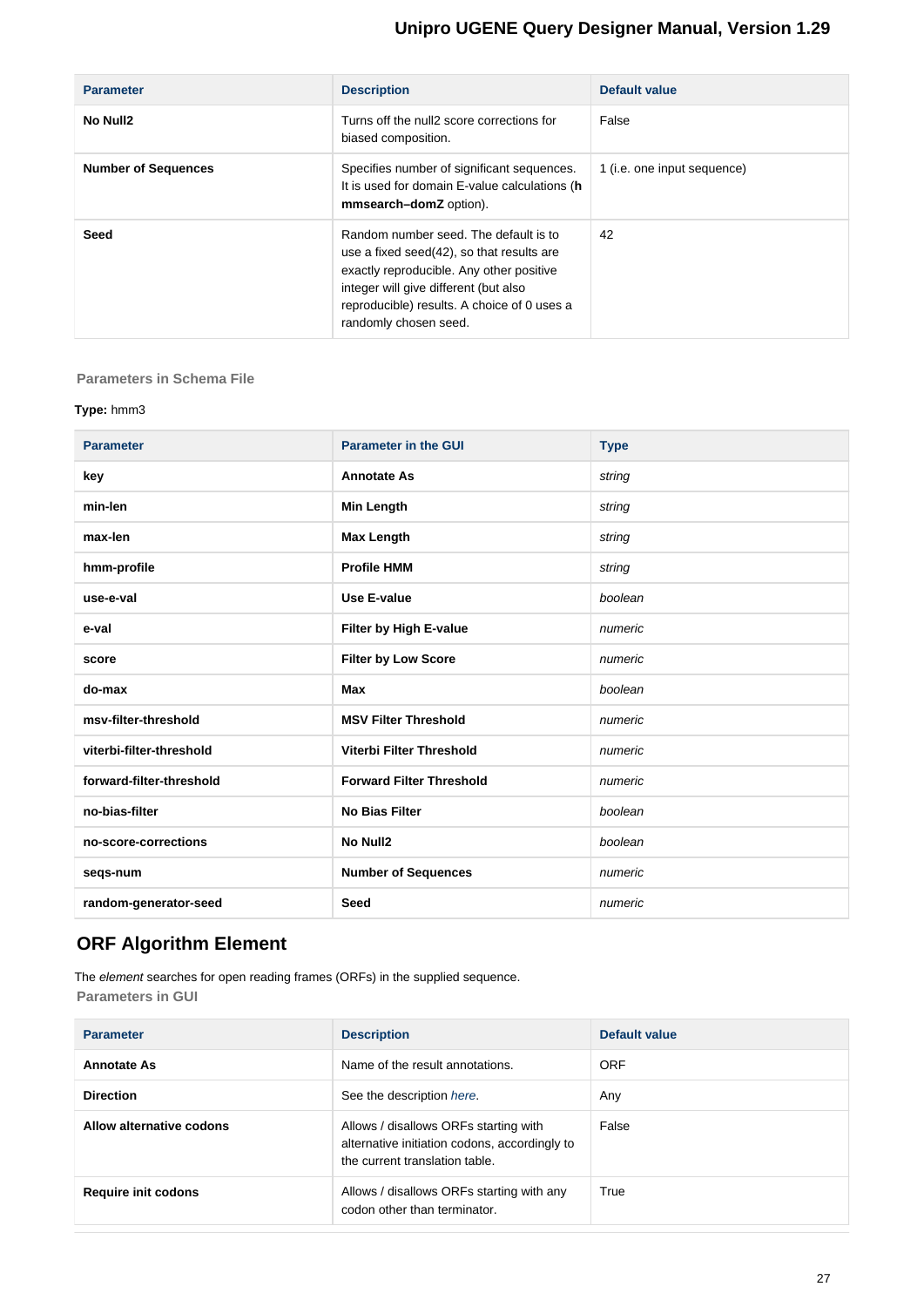| Require stop codons | Ignores or takes into account boundary<br>ORFs which last beyond the search region. | False                     |
|---------------------|-------------------------------------------------------------------------------------|---------------------------|
| Min length          | Ignores ORFs shorter than the specified<br>length.                                  | 100bp                     |
| Max length          | Maximum length of annotation allowed.                                               | 10000bp                   |
| Genetic code        | Genetic code that should be used to<br>translate the input nucleotide sequence.     | The standard genetic code |

## **Parameters in Schema File**

## **Type:** orf

| <b>Parameter</b> | <b>Parameter in the GUI</b> | <b>Type</b>                                                                                |
|------------------|-----------------------------|--------------------------------------------------------------------------------------------|
| key              | <b>Annotate As</b>          | string                                                                                     |
| strand           | <b>Direction</b>            | string<br>Available values are:<br>• complement<br>$\bullet$ direct<br>$\bullet$ both      |
| alt-start        | Allow alternative codons    | boolean                                                                                    |
| starts-with-init | Require init codons         | boolean                                                                                    |
| ends-with-stop   | <b>Require stop codons</b>  | boolean                                                                                    |
| min-length       | Min length                  | numeric                                                                                    |
| max-length       | Max length                  | numeric                                                                                    |
| trans-id         | Genetic code                | string<br>Available values are:<br>• "NCBI-GenBank #1"<br>• "NCBI-GenBank #2"<br>٠<br>etc. |

## <span id="page-27-0"></span>**Primer Algorithm Element**

The element searches primers against the input sequence. **Parameters in GUI**

| <b>Parameter</b>             | <b>Description</b>                                                                                              | Default value     |
|------------------------------|-----------------------------------------------------------------------------------------------------------------|-------------------|
| <b>Annotate As</b>           | Name of the result annotations.                                                                                 | top primers       |
| <b>Direction</b>             | See the description here.                                                                                       | Any               |
| <b>Excluded regions</b>      | The regions should be avoided for primer<br>selection.                                                          | No default value. |
| <b>Max repeat mispriming</b> | The maximum allowed weighted similarity<br>with any sequence in Mispriming Library.                             | 12                |
| Max template mispriming      | The maximum allowed similarity to ectopic<br>sites in the sequence from which you are<br>designing the primers. | $12 \overline{ }$ |
| Number to return             | The maximum number of primer pairs to<br>return.                                                                | 5                 |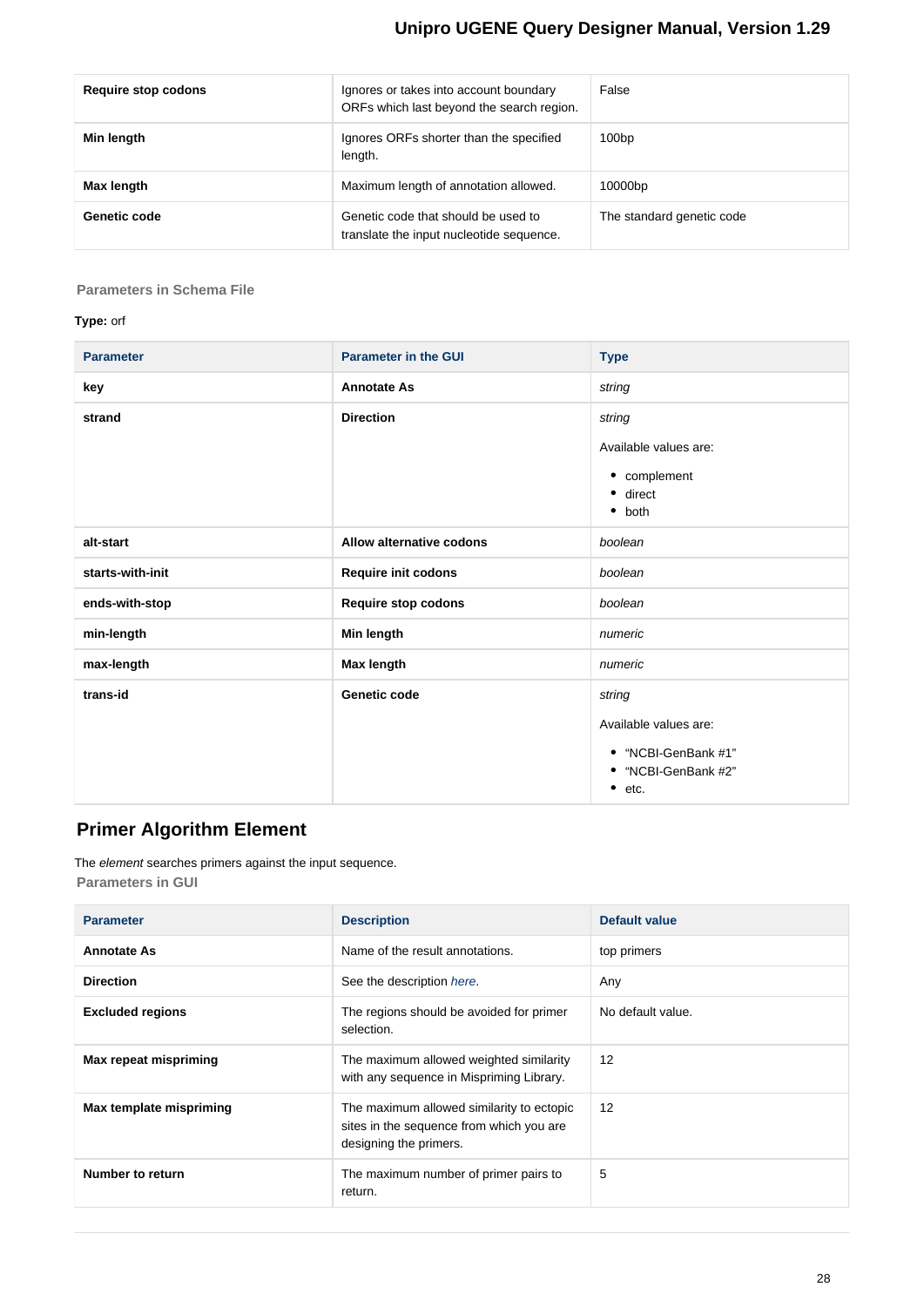| Pair max repeat mispriming   | The maximum allowed sum of similarities of<br>a primer pair (one similarity for each primer)<br>with any single sequence in Mispriming<br>Library. | 24                |
|------------------------------|----------------------------------------------------------------------------------------------------------------------------------------------------|-------------------|
| Pair max template mispriming | The maximum allowed summed similarity of<br>both primers to ectopic sites in the<br>sequence from which you are designing the<br>primers.          | 24                |
| <b>Product size ranges</b>   | List of product size ranges. Primer first tries                                                                                                    | 150-200           |
|                              | to pick primers in the first range. If that is<br>not possible, it goes to the next range and                                                      | 100-300           |
|                              | tries again. It continues in this way until it<br>has either picked all necessary primers or                                                       | 301-400           |
|                              | until there are no more ranges.                                                                                                                    | 401-500           |
|                              |                                                                                                                                                    | 501-600           |
|                              |                                                                                                                                                    | 601-700           |
|                              |                                                                                                                                                    | 701-850           |
|                              |                                                                                                                                                    | 851-1000          |
| Max 3' stability             | The maximum stability for the last five 3'<br>bases of a left or right primer. Bigger<br>numbers mean more stable 3' ends.                         | 9                 |
| <b>Targets</b>               | If one or more Targets is specified then a<br>legal primer pair must flank at least one of<br>them.                                                | No default value. |

#### **Parameters in Schema File**

#### **Type:** primer

| <b>Parameter</b>             | <b>Parameter in the GUI</b>  | <b>Type</b> |
|------------------------------|------------------------------|-------------|
| key                          | <b>Annotate As</b>           | string      |
| excluded_regions             | <b>Excluded region</b>       | string      |
| max_mispriming               | Max repeat mispriming        | numeric     |
| max_template_mispriming      | Max template mispriming      | numeric     |
| num_return                   | Number to return             | numeric     |
| pair_max_mispriming          | Pair max repeat mispriming   | numeric     |
| pair_max_template_mispriming | Pair max template mispriming | numeric     |
| size_ranges                  | Product size range           | string      |
| stability                    | Max 3' stability             | numeric     |
| targets                      | <b>Targets</b>               | string      |

## <span id="page-28-0"></span>**Repeats Algorithm Element**

The element searches for repeats in the input sequence. **Parameters in GUI**

| <b>Parameter</b>   | <b>Description</b>              | Default value |
|--------------------|---------------------------------|---------------|
| <b>Annotate As</b> | Name of the result annotations. | repeat_unit   |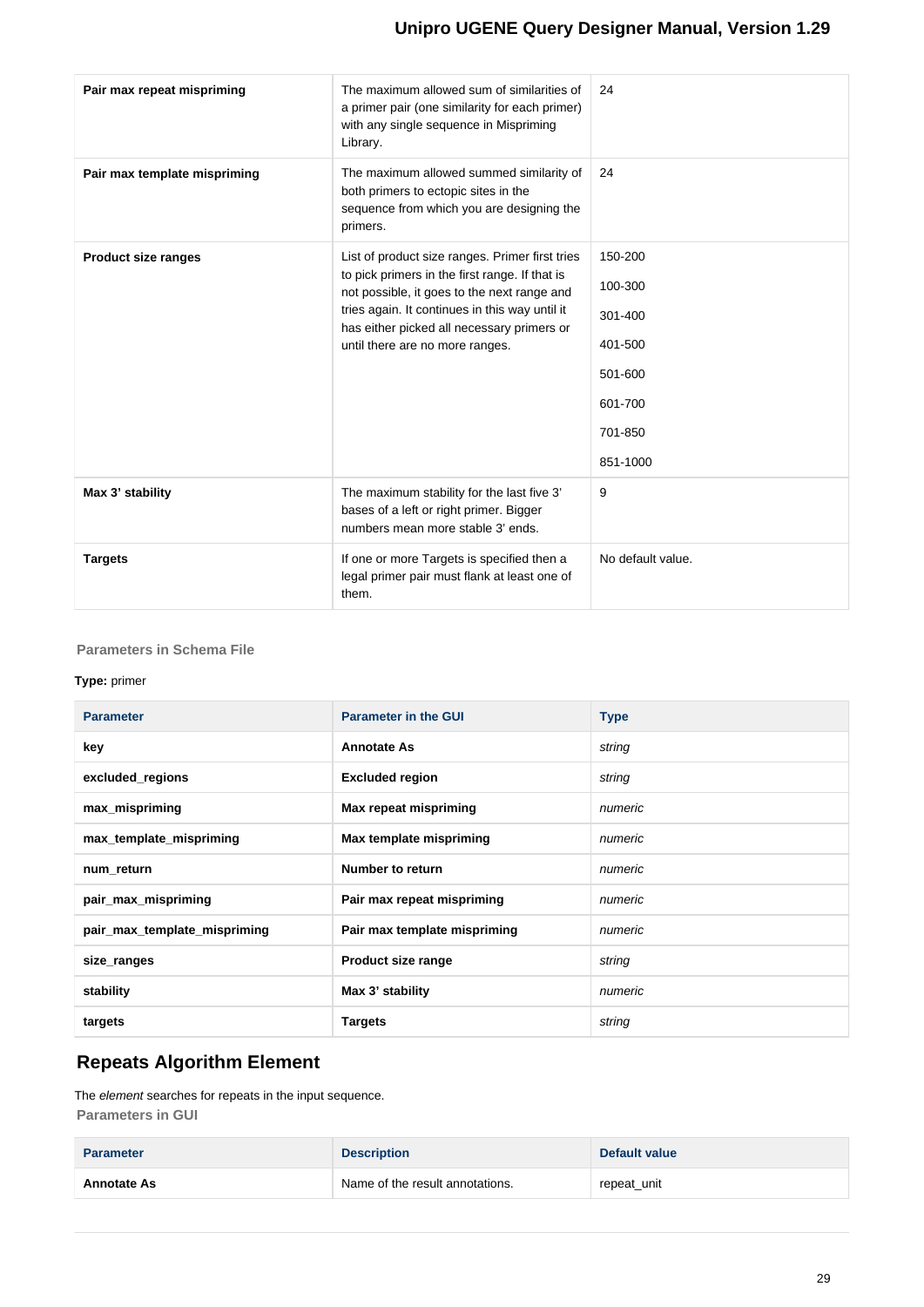| Algorithm               | Algorithm used to search for repeats.<br>Available values are:<br>• Suffix index<br>• Diagonals<br>$\bullet$ Auto | Suffix index    |
|-------------------------|-------------------------------------------------------------------------------------------------------------------|-----------------|
| <b>Filter nested</b>    | If True, filters nested repeats.                                                                                  | True            |
| <b>Identity</b>         | Repeats percentage identity.                                                                                      | 100%            |
| <b>Inverted</b>         | If True, searches for inverted repeats.                                                                           | False           |
| Min length              | Minimum length of repeats.                                                                                        | 5 <sub>bp</sub> |
| Max length              | Maximum length of repeats.                                                                                        | 10000bp         |
| <b>Parallel threads</b> | Number of parallel threads used to execute<br>the calculations.                                                   | Auto            |

#### **Parameters in Schema File**

#### **Type:** repeats

| <b>Parameter</b> | <b>Parameter in the GUI</b> | <b>Type</b>                   |
|------------------|-----------------------------|-------------------------------|
| key              | <b>Annotate As</b>          | string                        |
| algorithm        | Algorithm                   | string                        |
|                  |                             | Available values are:         |
|                  |                             | $\bullet$ suffix              |
|                  |                             | · diagonals<br>$\bullet$ auto |
|                  |                             |                               |
| filter-nested    | <b>Filter nested</b>        | boolean                       |
| identity         | Identity                    | numeric                       |
| invert           | Invert                      | boolean                       |
| min-length       | Min length                  | numeric                       |
| max-length       | Max length                  | numeric                       |
| threads          | <b>Parallel threads</b>     | numeric                       |

## <span id="page-29-0"></span>**Restriction Sites Algorithm Element**

The element searches restriction sites in the input sequence. **Parameters in GUI**

| <b>Parameter</b>   | <b>Description</b>                                                                                      | Default value                                                                                                            |
|--------------------|---------------------------------------------------------------------------------------------------------|--------------------------------------------------------------------------------------------------------------------------|
| <b>Annotate As</b> | Name of the result annotations.                                                                         | Special value <rsite> is used. It specifies to<br/>use the enzymes names as names of the<br/>result annotations.</rsite> |
| Circular           | If True allows to search for restriction sites<br>between the end and the beginning of the<br>sequence. | False                                                                                                                    |
| <b>Enzymes</b>     | Restriction enzymes used to recognize the<br>restriction sites.                                         | You must specify a value!                                                                                                |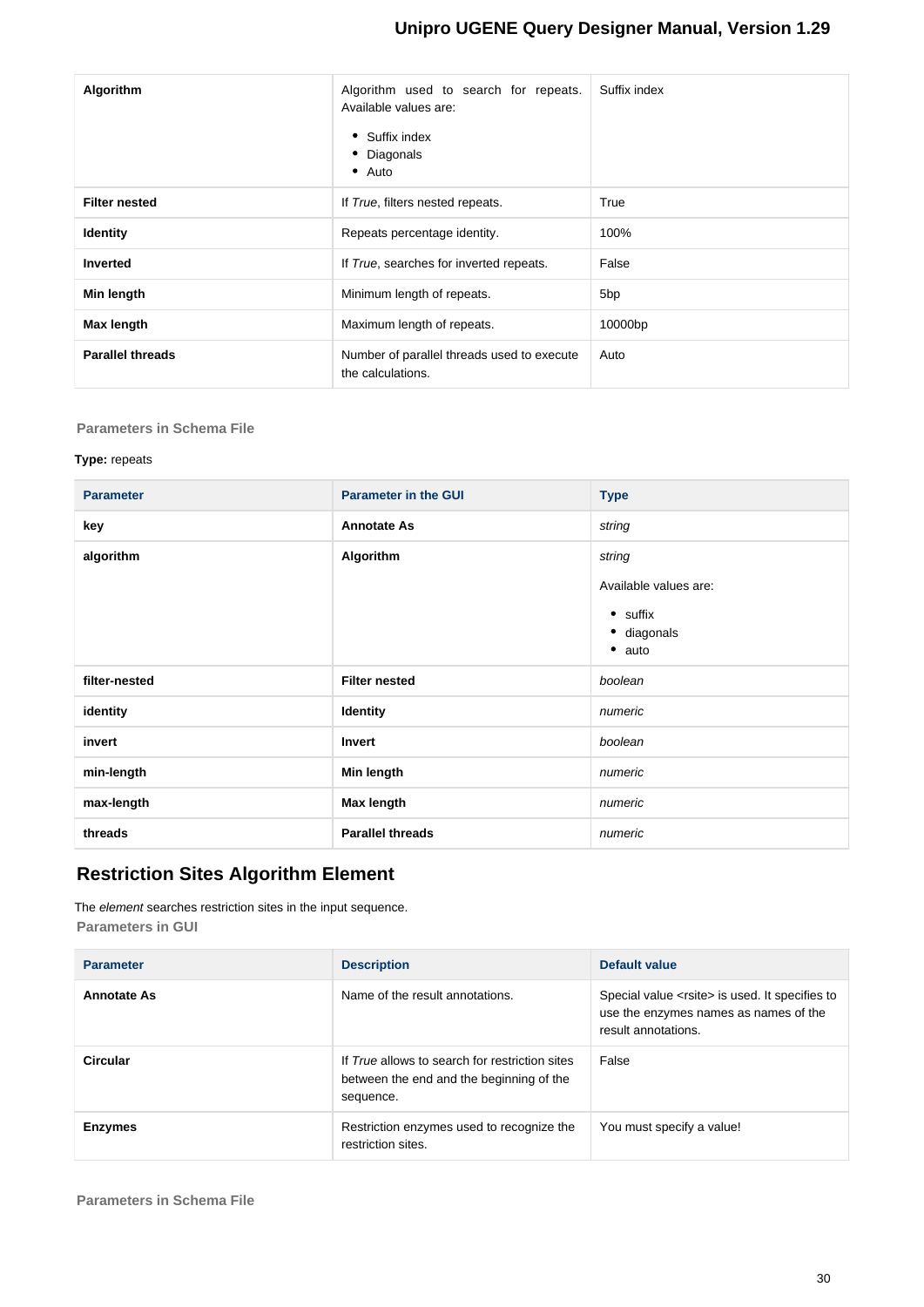#### **Type:** rsite

| <b>Parameter</b> | <b>Parameter in the GUI</b> | <b>Type</b> |
|------------------|-----------------------------|-------------|
| key              | <b>Annotate As</b>          | string      |
| circular         | <b>Circular</b>             | boolean     |
| enzymes          | <b>Enzymes</b>              | string      |

## <span id="page-30-0"></span>**Pattern Algorithm Element**

The element searches for the specified pattern in the supplied sequence.

**Parameters in GUI**

| <b>Parameter</b>   | <b>Description</b>              | Default value             |
|--------------------|---------------------------------|---------------------------|
| <b>Annotate As</b> | Name of the result annotations. | misc feature              |
| <b>Pattern</b>     | The pattern to search for.      | You must specify a value! |
| <b>Direction</b>   | See the description here.       | Any                       |

**Parameters in Schema File**

#### **Type:** search

| <b>Parameter</b> | <b>Parameter in the GUI</b> | <b>Type</b> |
|------------------|-----------------------------|-------------|
| key              | <b>Annotate As</b>          | string      |
| pattern          | <b>Pattern</b>              | string      |

## <span id="page-30-1"></span>**SITECON Algorithm Element**

The element searches the input sequence for transcription factor binding sites (TFBSs) significantly similar to the specified SITECON profiles.

**Parameters in GUI**

| <b>Parameter</b>   | <b>Description</b>                                                                                                                                                                           | Default value             |
|--------------------|----------------------------------------------------------------------------------------------------------------------------------------------------------------------------------------------|---------------------------|
| <b>Annotate As</b> | Name of the result annotations.                                                                                                                                                              | misc feature              |
| <b>Direction</b>   | See the description here.                                                                                                                                                                    | Any                       |
| Min Err1           | Filters the results by minumum value of<br>Error type I.                                                                                                                                     | 0                         |
| Max Err2           | Filters the results by maximum value of<br>Error type II.                                                                                                                                    | 0.001                     |
| <b>Model</b>       | Semicolon-separated list of SITECON<br>profiles.                                                                                                                                             | You must specify a value! |
| Min score          | Recognition quality percentage threshold.<br>Choosing too low threshold will lead you to<br>recognition of too many TFBS. Choosing<br>too high threshold will lead to no TFBS<br>recognized. | 85%                       |

#### **Parameters in Schema File**

**Type:** sitecon

|  | <b>Parameter</b> | <b>Parameter in the GUI</b> | $T$ <sub>V</sub> pe |
|--|------------------|-----------------------------|---------------------|
|--|------------------|-----------------------------|---------------------|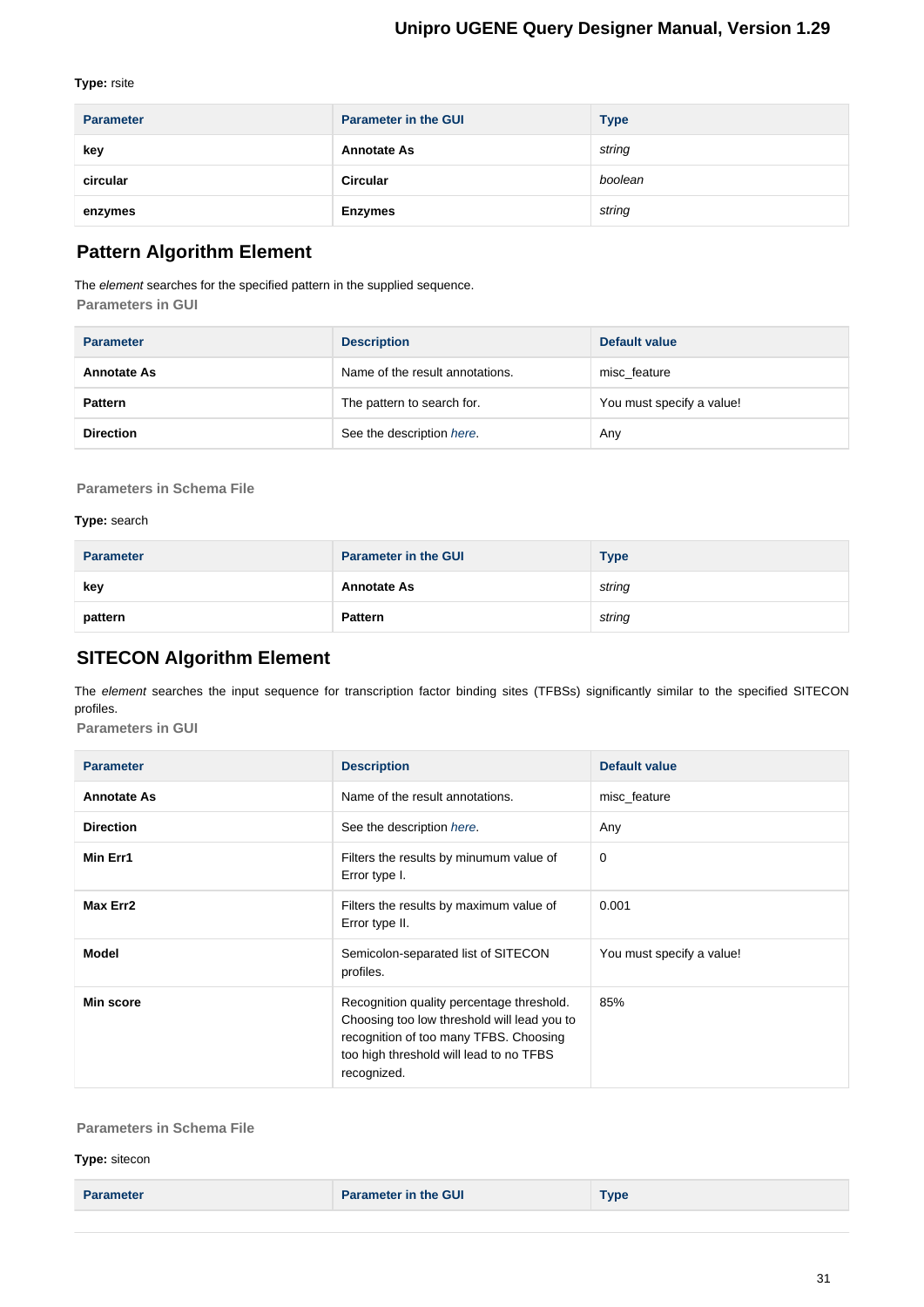| key     | <b>Annotate As</b> | string                |
|---------|--------------------|-----------------------|
| err1    | Min Err1           | numeric               |
| err2    | Max Err2           | numeric               |
| profile | <b>Model</b>       | string                |
| score   | <b>Min score</b>   | numeric               |
| strand  | <b>Direction</b>   | string                |
|         |                    | Available values are: |
|         |                    | • complement          |
|         |                    | $\bullet$ direct      |
|         |                    | $\bullet$ both        |

## <span id="page-31-0"></span>**Smith-Waterman Algorithm Element**

The element uses the Smith-Waterman algorithm to search in the input sequence for regions similar to the specified pattern. **Parameters in GUI**

| <b>Parameter</b>      | <b>Description</b>                                                                                                                                                 | <b>Default value</b>      |
|-----------------------|--------------------------------------------------------------------------------------------------------------------------------------------------------------------|---------------------------|
| <b>Annotate As</b>    | Name of the result annotations.                                                                                                                                    | misc_feature              |
| <b>Direction</b>      | See the description here.                                                                                                                                          | Any                       |
| Algorithm             | Algorithm version. Depending on the<br>computer configuration the following values<br>may be available:<br>$\bullet$ Classic 2<br>$\bullet$ SSE2<br>$\bullet$ CUDA | Classic 2                 |
| <b>Filter results</b> | Results filtering strategy. The values<br>available are:<br>• filter-intersections<br>$•$ none                                                                     | filter-intersections      |
| Gap ext score         | Gap extension score.                                                                                                                                               | $-1.00$                   |
| Gap open score        | Gap open score.                                                                                                                                                    | $-10.00$                  |
| <b>Scoring matrix</b> | Specifies the scoring matrix to use.                                                                                                                               | Auto                      |
| Min score             | Percentage of matching between the<br>pattern and the searched sequence region.                                                                                    | 90%                       |
| <b>Pattern</b>        | The pattern to search for.                                                                                                                                         | You must specify a value! |
| Search in translation | Translates the nucleotide sequence<br>supplied to a protein sequence and<br>searches in the translated sequence.                                                   | False                     |

#### **Parameters in Schema File**

#### **Type:** ssearch

| <b>Parameter</b> | <b>Parameter in the GUI</b> | $_{\rm \bf Type}$ |
|------------------|-----------------------------|-------------------|
| kev              | <b>Annotate As</b>          | string            |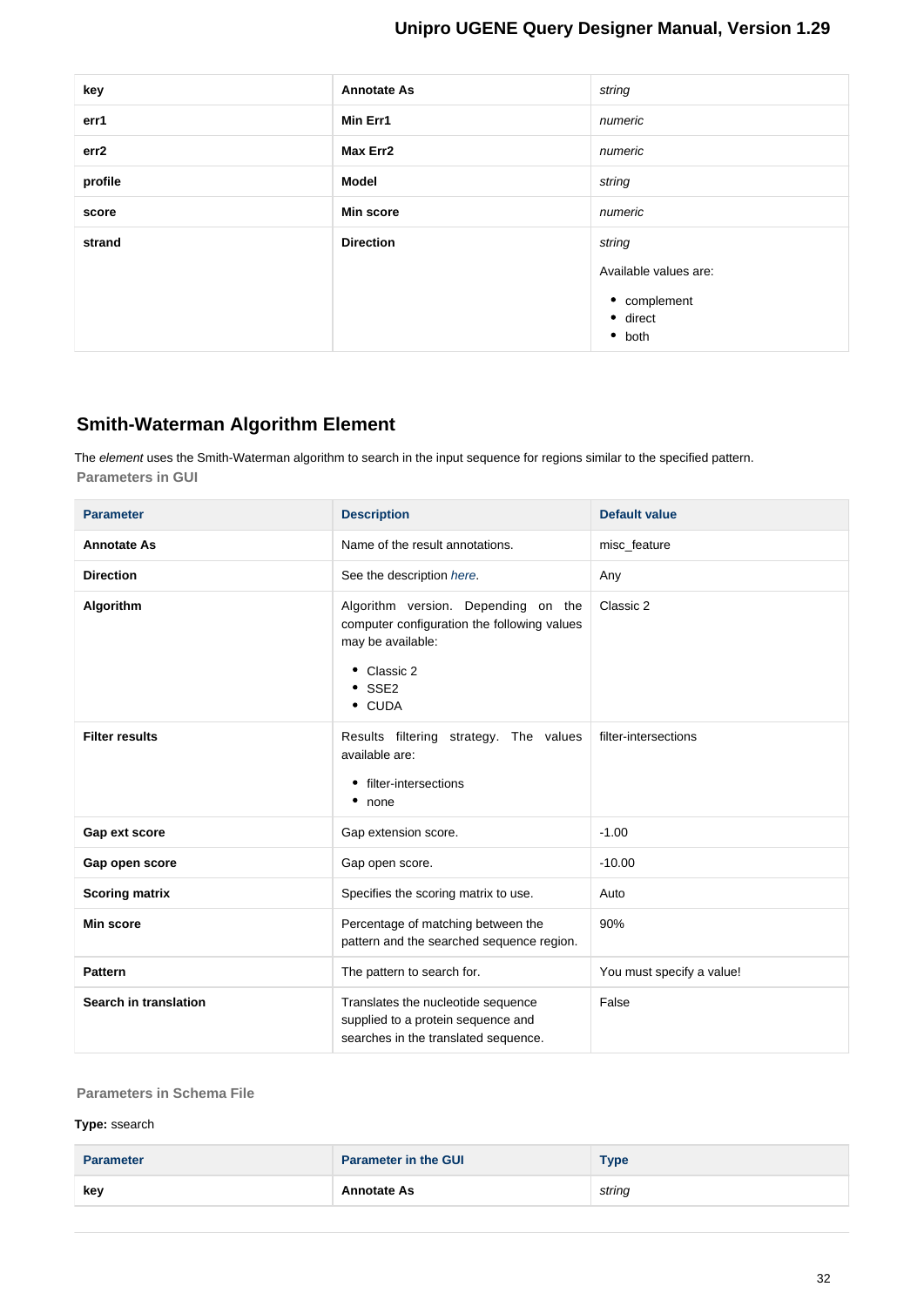| algorithm      | Algorithm             | string                                                               |
|----------------|-----------------------|----------------------------------------------------------------------|
|                |                       | Depending on the computer configuration<br>the values available are: |
|                |                       | • "Classic 2"<br>$\bullet$ SSE2<br>• CUDA                            |
| filter         | <b>Filter results</b> | string                                                               |
|                |                       | The values available are:                                            |
|                |                       | • filter-intersections<br>$\bullet$ none                             |
| gap-ext-score  | Gap ext score         | numeric                                                              |
| gap-open-score | Gap open score        | numeric                                                              |
| matrix         | <b>Scoring matrix</b> | string                                                               |
| min-score      | <b>Min score</b>      | numeric                                                              |
| pattern        | <b>Pattern</b>        | string                                                               |
| strand         | <b>Direction</b>      | string                                                               |
|                |                       | Available values are:                                                |
|                |                       | • complement                                                         |
|                |                       | • direct<br>$\bullet$ both                                           |
| translate      | Search in translation | boolean                                                              |

## <span id="page-32-0"></span>**Tandem Repeats Algorithm Element**

The Tandem repeats element finds tandem repeats in a supplied sequence, stores found regions as annotations. **Parameters in GUI**

| <b>Parameter</b>              | <b>Description</b>                                                                                                                                        | <b>Default value</b>    |
|-------------------------------|-----------------------------------------------------------------------------------------------------------------------------------------------------------|-------------------------|
| <b>Annotate As</b>            | Name of the result annotations.                                                                                                                           | repeate_unit            |
| <b>Direction</b>              | See the description here.                                                                                                                                 | Any                     |
| <b>Algorithm</b>              | The algorithm parameter allows one to<br>select the search algorithm. The default<br>and a fast one is the optimized suffix array<br>algorithm.           | Suffix index(optimized) |
| Min period                    | Minimum acceptable repeat length<br>measured in base symbols.                                                                                             | 1 <sub>n</sub>          |
| <b>Max period</b>             | Maximum acceptable repeat length<br>measured in base symbols.                                                                                             | 1000000 n               |
| Min tandem size               | The minimum tandem size sets the limit on<br>minimum acceptable length of the tandem,<br>i.e. the minimum total repeats length of the<br>searched tandem. | 9                       |
| Min repeat count              | The minimum number of repeats of a<br>searched tandem.                                                                                                    | x3                      |
| Search for overlapped tandems | If this parameter is set to True then<br>overlapped tandems should be included<br>into the result.                                                        |                         |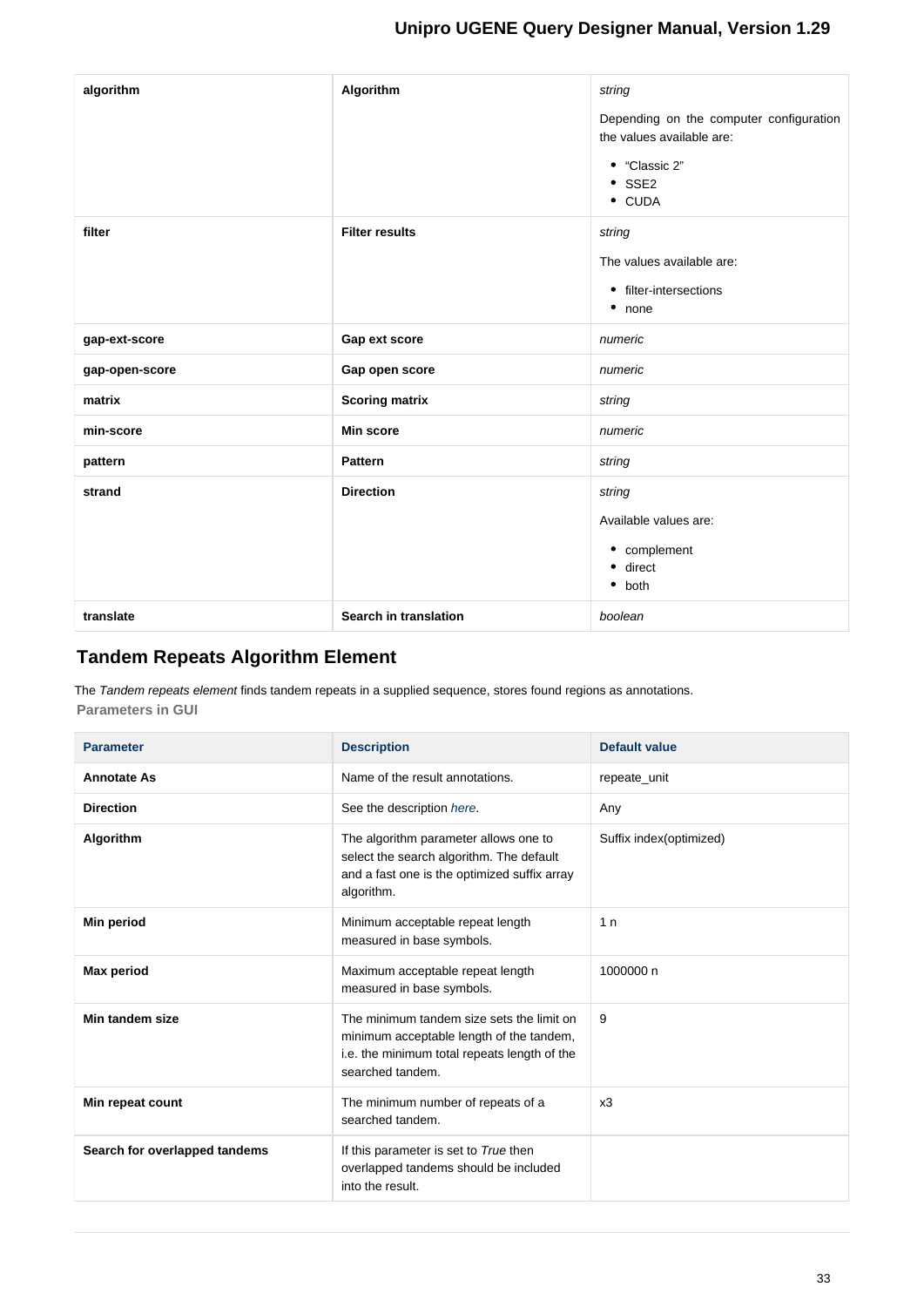| Number of parallel threads used for the<br><b>Parallel threads</b><br>Auto<br>task. |  |
|-------------------------------------------------------------------------------------|--|
|-------------------------------------------------------------------------------------|--|

## **Parameters in Schema File**

## **Type:** tandems

| <b>Parameter</b>        | <b>Parameter in the GUI</b>   | <b>Type</b>                                                                     |
|-------------------------|-------------------------------|---------------------------------------------------------------------------------|
| key                     | <b>Annotate As</b>            | string                                                                          |
| algorithm               | Algorithm                     | string<br>Available values are:<br>• Suffix index<br>• Suffix index (optimized) |
| min-period              | Min period                    | numeric                                                                         |
| max-period              | <b>Max period</b>             | numeric                                                                         |
| min-tandem-size         | Min tandem size               | numeric                                                                         |
| min-repeat-count        | Min repeat count              | numeric                                                                         |
| show-overlapped-tandems | Search for overlapped tandems | boolean                                                                         |
| strand                  | <b>Direction</b>              | string<br>Available values are:<br>• complement<br>direct<br>٠<br>both<br>٠     |
| n-threads               | <b>Parallel threads</b>       | string                                                                          |

# <span id="page-33-0"></span>**Weight Matrix Algorithm Element**

The element searches the input sequence for transcription factor binding sites (TFBSs) significantly similar to the specified weight matrix. **Parameters in GUI**

| <b>Parameter</b>   | <b>Description</b>              | Default value             |
|--------------------|---------------------------------|---------------------------|
| <b>Annotate As</b> | Name of the result annotations. | misc feature              |
| <b>Direction</b>   | See the description here.       | Any                       |
| <b>Matrix</b>      | Path to the profile.            | You must specify a value! |
| Min score          | Minimum score to detect TFBS.   | 85%                       |

## **Parameters in Schema File**

### **Type:** wsearch

| <b>Parameter</b> | <b>Parameter in the GUI</b> | <b>Type</b> |
|------------------|-----------------------------|-------------|
| key              | <b>Annotate As</b>          | string      |
| matrix           | Matrix                      | string      |
| min-score        | <b>Min score</b>            | numeric     |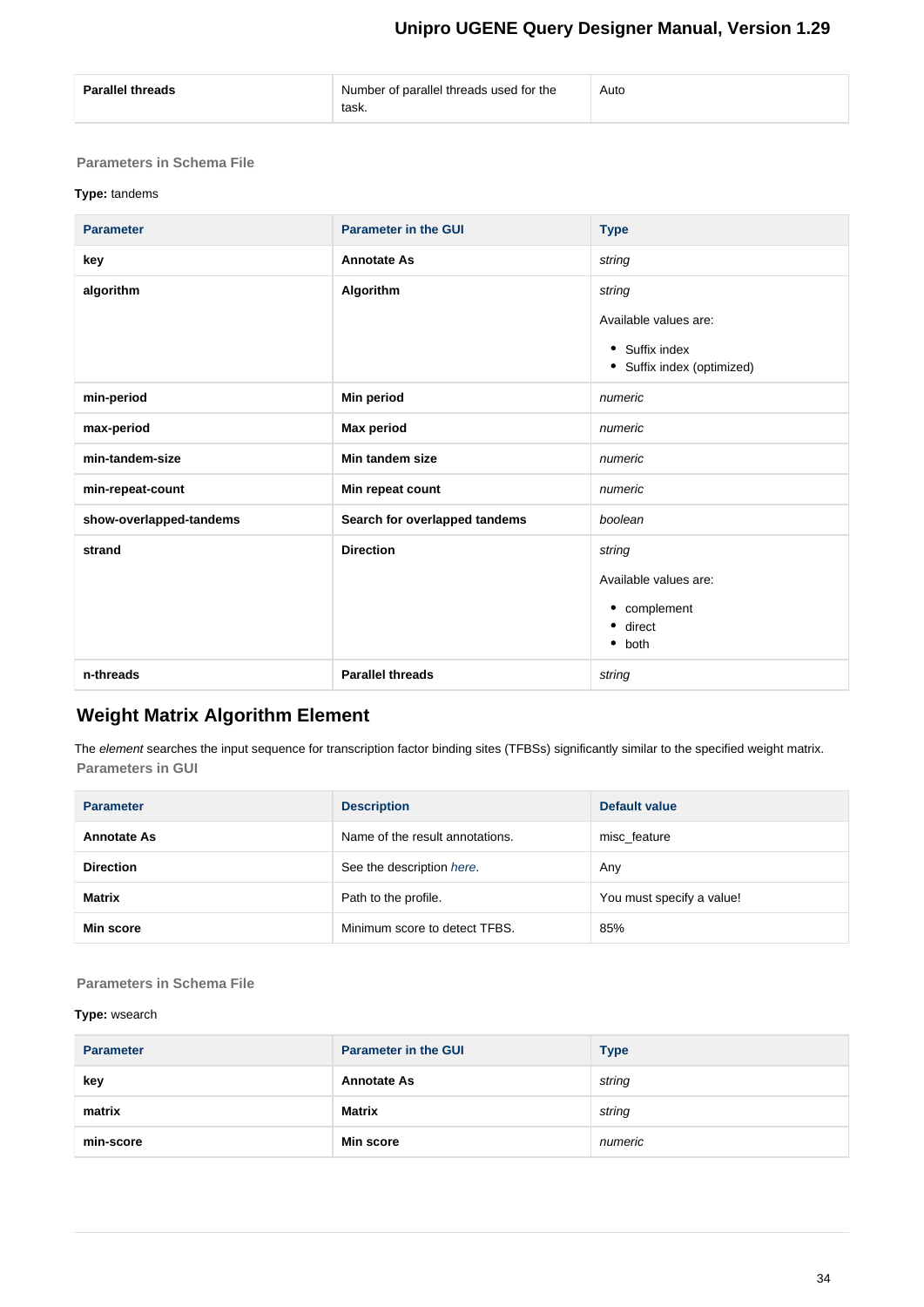| strand | <b>Direction</b> | string                                     |
|--------|------------------|--------------------------------------------|
|        |                  | Available values are:                      |
|        |                  | • complement<br>• direct<br>$\bullet$ both |

## <span id="page-34-0"></span>**HMM2 Algorithm Element**

Searches HMM signals in a sequence with one or more profile HMM2 and saves the results as annotations.

# Parameters in GUI

| <b>Parameter</b>              | <b>Description</b>                                                                                                    | Default value               |
|-------------------------------|-----------------------------------------------------------------------------------------------------------------------|-----------------------------|
| <b>Profile HMM</b>            | Semicolon-separated list of input HMM<br>files.                                                                       | You must specify a value!   |
| Min Length                    | Minimum length of a result region.                                                                                    | 10                          |
| <b>Max Length</b>             | Maximum length of a result region.                                                                                    | 1000                        |
| <b>Filter by High E-value</b> | Reports domains $\leq$ this E-value threshold<br>in output (hmmsearch-domE option).                                   | $1e+1$                      |
| <b>Filter by Low Score</b>    | Reports domains $>=$ this score cutoff in<br>output (hmmsearch-domT option).                                          | 0.01                        |
| <b>Number of Sequences</b>    | Specifies number of significant sequences.<br>It is used for domain E-value calculations (h<br>mmsearch-domZ option). | 1 (i.e. one input sequence) |

#### **Parameters in Schema File**

#### **Type:** hmm2

| <b>Parameter</b> | <b>Parameter in the GUI</b> | <b>Type</b> |
|------------------|-----------------------------|-------------|
| min-len          | Min Length                  | string      |
| max-len          | Max Length                  | string      |
| hmm-profile      | <b>Profile HMM</b>          | string      |
| e-val            | Filter by High E-value      | numeric     |
| score            | <b>Filter by Low Score</b>  | numeric     |
| segs-num         | <b>Number of Sequences</b>  | numeric     |

# <span id="page-34-1"></span>**Constraint Elements**

To add a constraint element add the required algorithm elements to the scene and drug&drop the required constraint element.

When a constraint element is added, two algorithm elements are selected.

There are four types of constraints that you can impose on the positional relationship of the results obtained from the algorithms calculations: End-Start, Start-End, End-End and Start-Start.

On the image below you can see a schema with [Pattern](#page-30-0) and [ORF](#page-26-0) algorithm elements and an [End-Start](#page-35-0) constraint: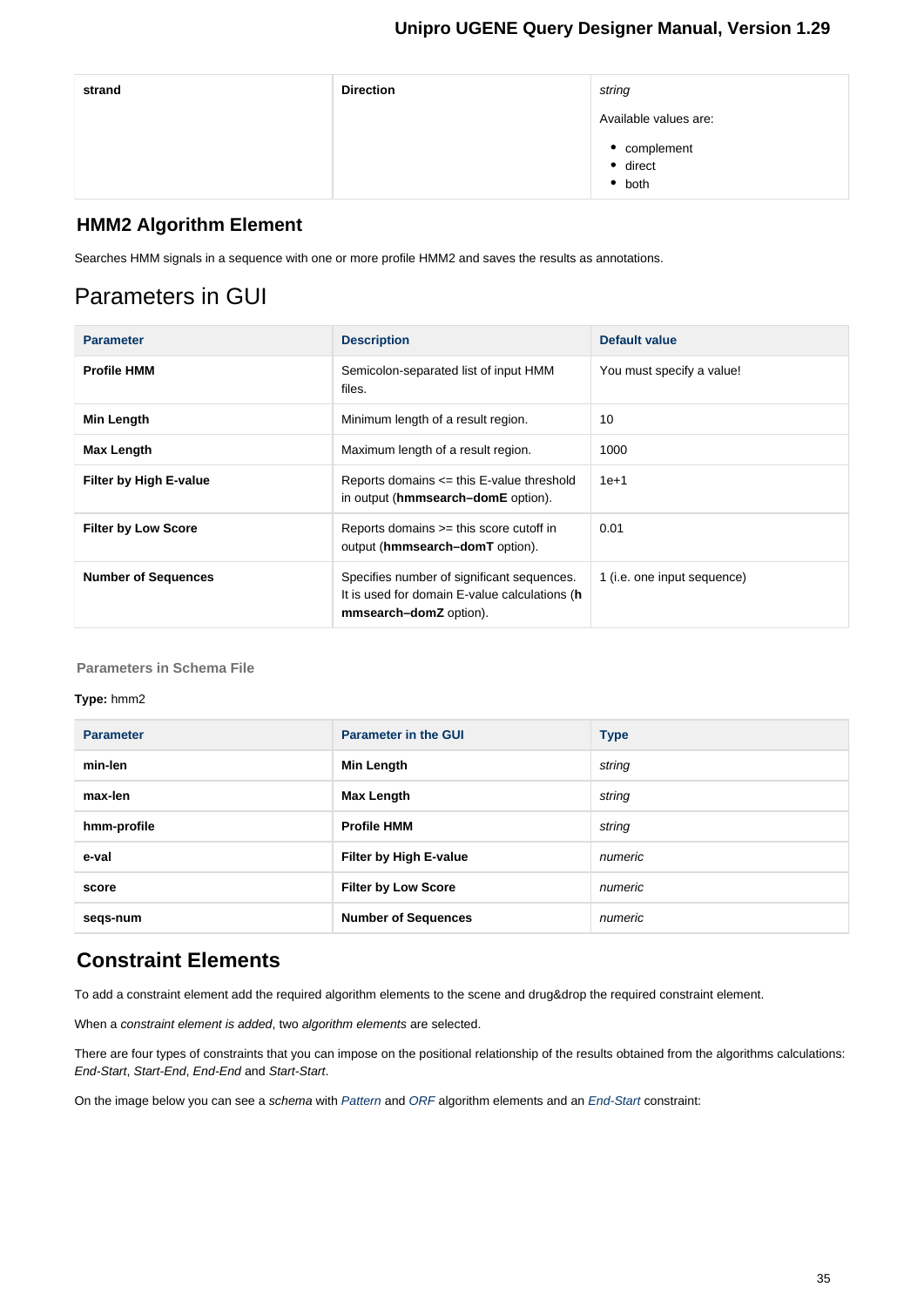![](_page_35_Figure_1.jpeg)

This means the following:

1. The algorithm elements specify to analyze the sequence with Pattern and ORF algorithms. The results of these analyses are the sets of annotations.

2. The condition says that the distance between a "Pattern annotation end" and an "ORF annotation start" should be within the specified bounds, i.e.:

Let:

**pattern\_annot\_end** := the last nucleotide of an annotation obtained from the Pattern algorithm calculations

**orf\_annot\_start** := the first nucleotide of an annotation obtained from the ORF algorithm calculations

The constraint is:

0bp <= Distance(**pattern\_annot\_end**, **orf\_annot\_start**) <= 100bp

Find the details on each constraint element below.

- [End-Start Constraint Element](#page-35-0)
- [Start-End Constraint Element](#page-35-1)
- [End-End Constraint Element](#page-36-0)
- [Start-Start Constraint Element](#page-37-0)

## <span id="page-35-0"></span>**End-Start Constraint Element**

[Add the End-Start constraint](#page-9-1) to some two algorithm elements. Lets denote these elements as **alg1** and **alg2**. **Parameters in GUI**

| <b>Parameter</b> | <b>Description</b>                                                                | Default value   |
|------------------|-----------------------------------------------------------------------------------|-----------------|
| Min distance     | Minimum distance between an alg1 annota<br>tion end and an alg2 annotation start. | 0 <sub>bp</sub> |
| Max distance     | Maximum distance between an alg1 annot<br>ation end and an alg2 annotation start. | 0 <sub>bp</sub> |

#### **Constraint Explanation:**

Let:

**alg1\_annot\_end** := the last nucleotide of an annotation obtained from the **alg1**.

**alg2\_annot\_start** := the first nucleotide of an annotation obtained from the **alg2**.

The result annotations should comply with the rule:

#### **Min distance** <= Distance(**alg1\_annot\_end**, **alg2\_annot\_start**) <= **Max distance**

**Parameters in Schema File**

#### **Type:** distance

**Distance-type:** end-to-start

<span id="page-35-1"></span>

| <b>Parameter</b> | <b>Parameter in the GUI</b> | <b>Type</b> |
|------------------|-----------------------------|-------------|
| min              | <b>Min distance</b>         | numeric     |
| max              | <b>Max distance</b>         | numeric     |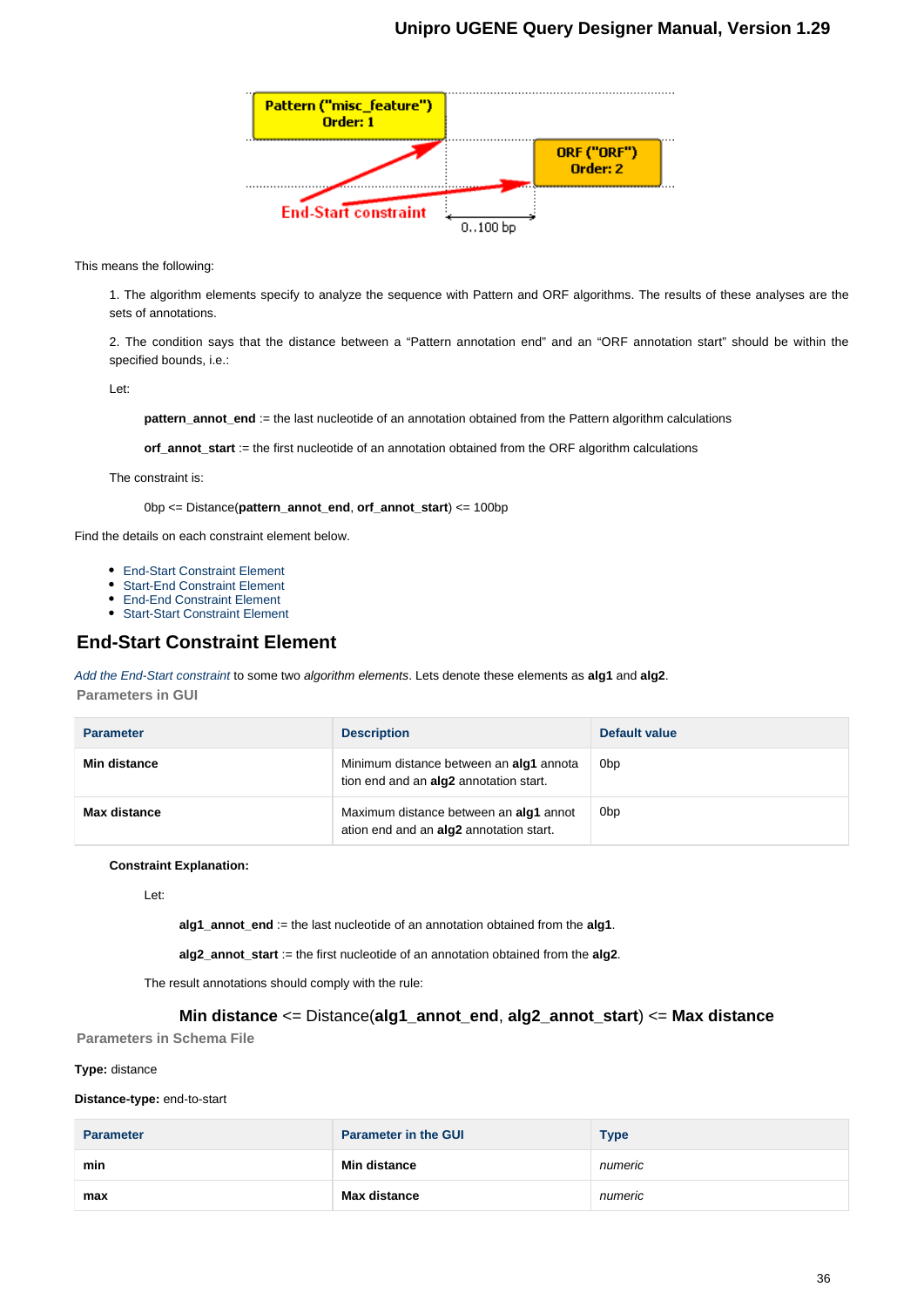## **Start-End Constraint Element**

[Add the Start-End constraint](#page-9-1) to some two algorithm elements. Lets denote these elements as **alg1** and **alg2**. **Parameters in GUI**

| <b>Parameter</b> | <b>Description</b>                                                                | Default value   |
|------------------|-----------------------------------------------------------------------------------|-----------------|
| Min distance     | Minimum distance between an alg1 annota<br>tion start and an alg2 annotation end. | 0 <sub>bp</sub> |
| Max distance     | Maximum distance between an alg1 annot<br>ation start and an alg2 annotation end. | 0 <sub>bp</sub> |

#### **Constraint Explanation:**

Let:

**alg1\_annot\_start** := the first nucleotide of an annotation obtained from the **alg1**.

**alg2\_annot\_end** := the last nucleotide of an annotation obtained from the **alg2**.

The result annotations should comply with the rule:

#### **Min distance** <= Distance(**alg1\_annot\_start**, **alg2\_annot\_end**) <= **Max distance**

**Parameters in Schema File**

#### **Type:** distance

**Distance-type:** start-to-end

| <b>Parameter</b> | <b>Parameter in the GUI</b> | <b>Type</b> |
|------------------|-----------------------------|-------------|
| min              | <b>Min distance</b>         | numeric     |
| max              | <b>Max distance</b>         | numeric     |

## <span id="page-36-0"></span>**End-End Constraint Element**

[Add the End-End constraint](#page-9-1) to some two algorithm elements. Lets denote these elements as **alg1** and **alg2**. **Parameters in GUI**

| <b>Parameter</b> | <b>Description</b>                                                                     | Default value   |
|------------------|----------------------------------------------------------------------------------------|-----------------|
| Min distance     | Minimum distance between an alg1 annota<br>tion end and an alg2 annotation end.        | 0 <sub>bp</sub> |
| Max distance     | Maximum distance between an <b>alg1</b> annot<br>ation end and an alg2 annotation end. | 0 <sub>bp</sub> |

#### **Constraint Explanation:**

Let:

**alg1\_annot\_end** := the last nucleotide of an annotation obtained from the **alg1**.

**alg2\_annot\_end** := the last nucleotide of an annotation obtained from the **alg2**.

The result annotations should comply with the rule:

**Min distance** <= Distance(**alg1\_annot\_end**, **alg2\_annot\_end**) <= **Max distance**

**Parameters in Schema File**

#### **Type:** distance

**Distance-type:** end-to-end

**Parameter Parameter Parameter** in the GUI **Type**